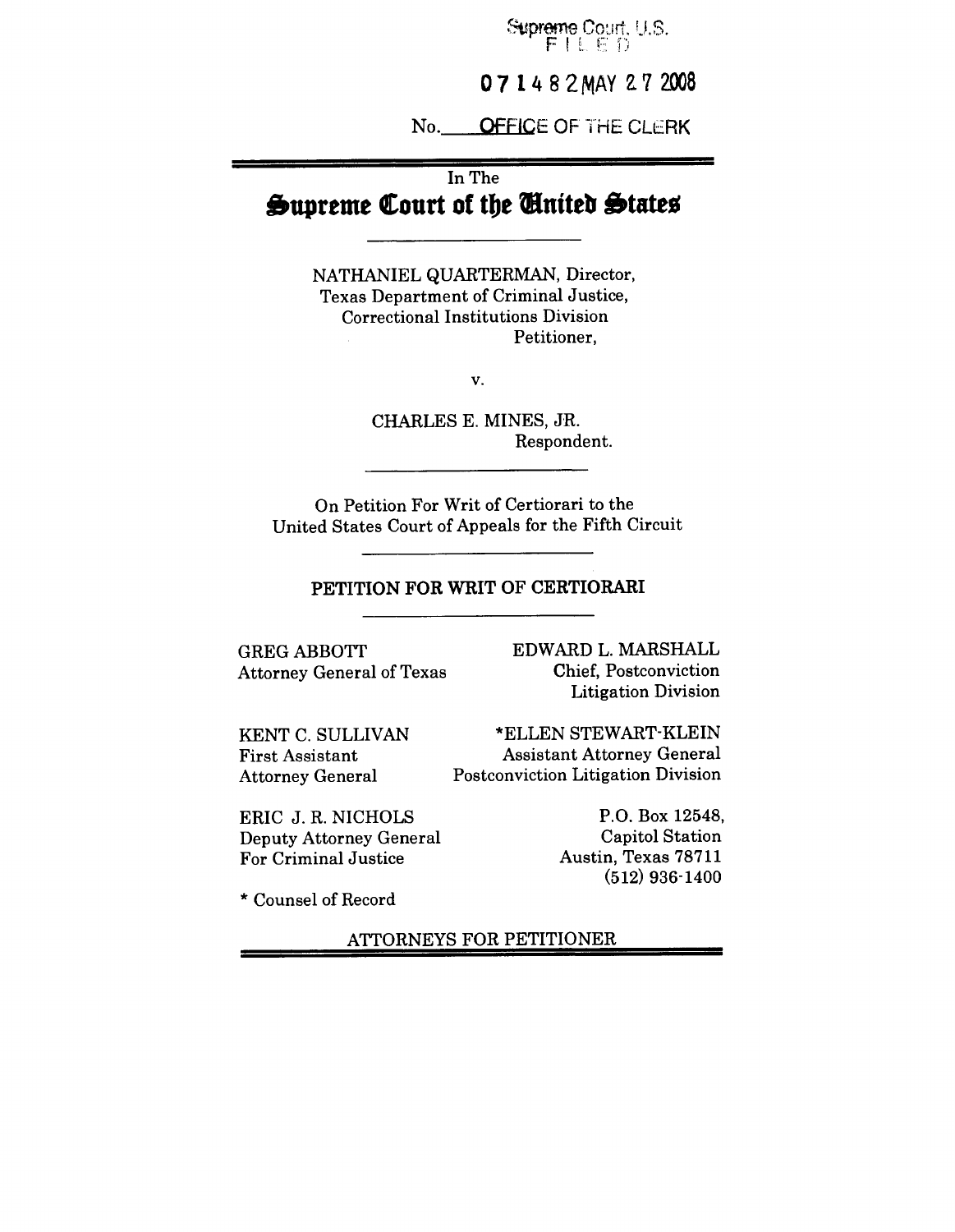## **This is a capital case.~**

#### **QUESTION PRESENTED**

With but one exception, this Court has consistently determined that jury charge error is mere trial error. Moreover, the question whether of  $Penry<sup>T</sup>$  error can be amenable to a harmless-error analysis has not been squarely answered by this Court. See *Smith v. Texas,* 127 S. Ct. 1686, 1699 (2007) *("Smith IT)* (Souter, J., concurring). The lower court, however, has determined that *Penry* error  $-$  jury-charge error  $-$  is structural error. *Nelson v. Quarterman*, 472 F.3d 287 (5th Cir. 2006) (en banc), cert. denied, 127 S. Ct. 2974 (2007). But this Court has expressly held that a finding of constitutional error does not end the inquiry. Mindful of the principles underlying habeas review and the high costs of retrial, this Court has instructed that a harm analysis must follow. *CaIderon v. Coleman,* 525 U.S. 141, 503"04 (1998) (per curiam). *See also Yates ~. Evatts,* 500 U.S. 391, 402 (1991); Rose v. Clark, 478 U.S. 570, 586 (1986). In the instant case, the lower court, bound by its earlier -- and incorrect -- holding in *Nelson*, refused to consider whether the *Penry* error was harmless.

The lower court's decision gives rise to an important question:

> The court below held in *Nelson,* that *Penry* error is structural and not subject to a harmless-error analysis. Did the court of appeals erroneously refuse to consider

 $\mathbf 1$ 

*Penry v. Lynaugh,* 492 U.S. 302 *(1989)("Penry 1").*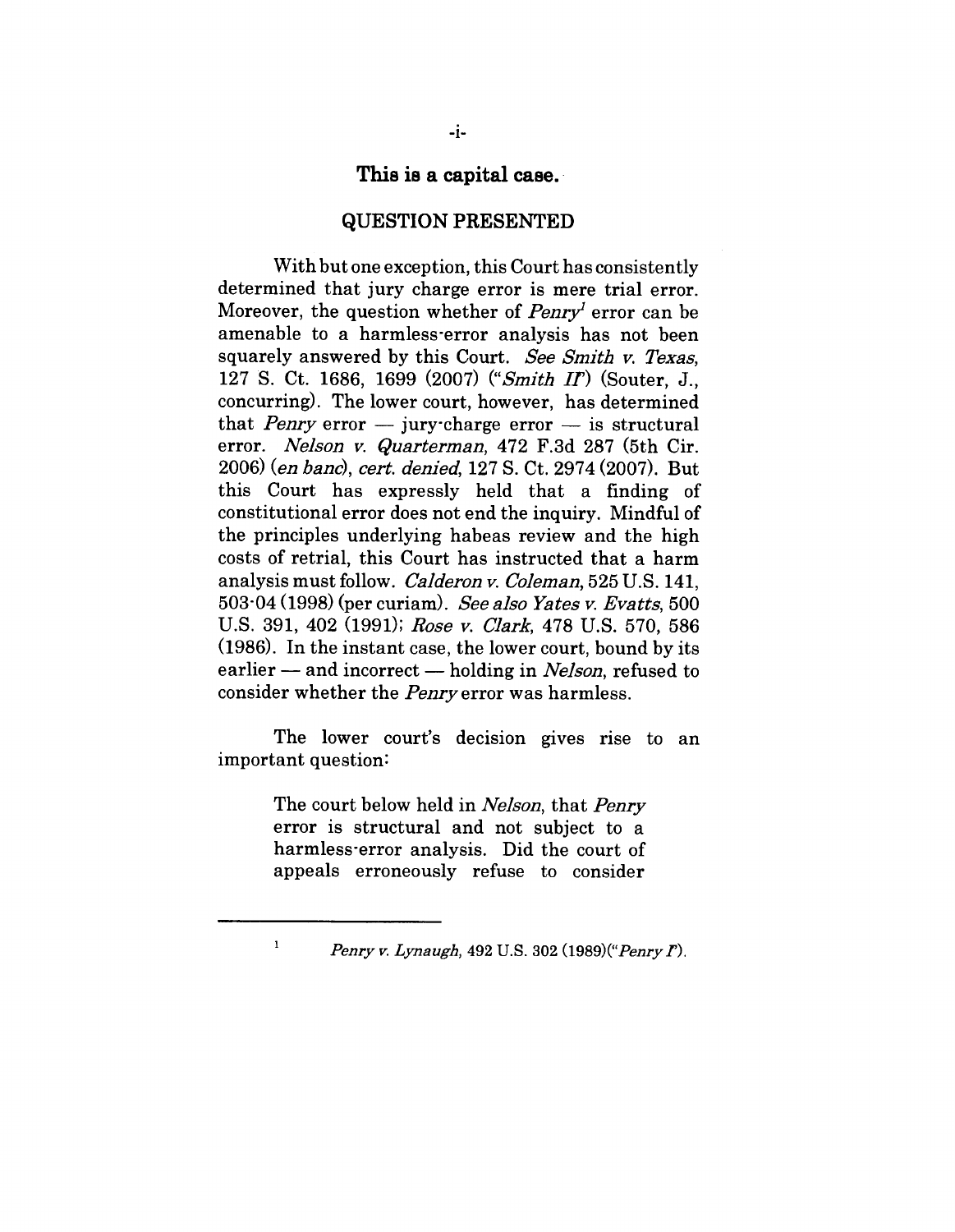**whether** Mines was actually harmed by any error that occurred at sentencing?

 $\mathcal{L}^{\text{max}}_{\text{max}}$  , where  $\mathcal{L}^{\text{max}}_{\text{max}}$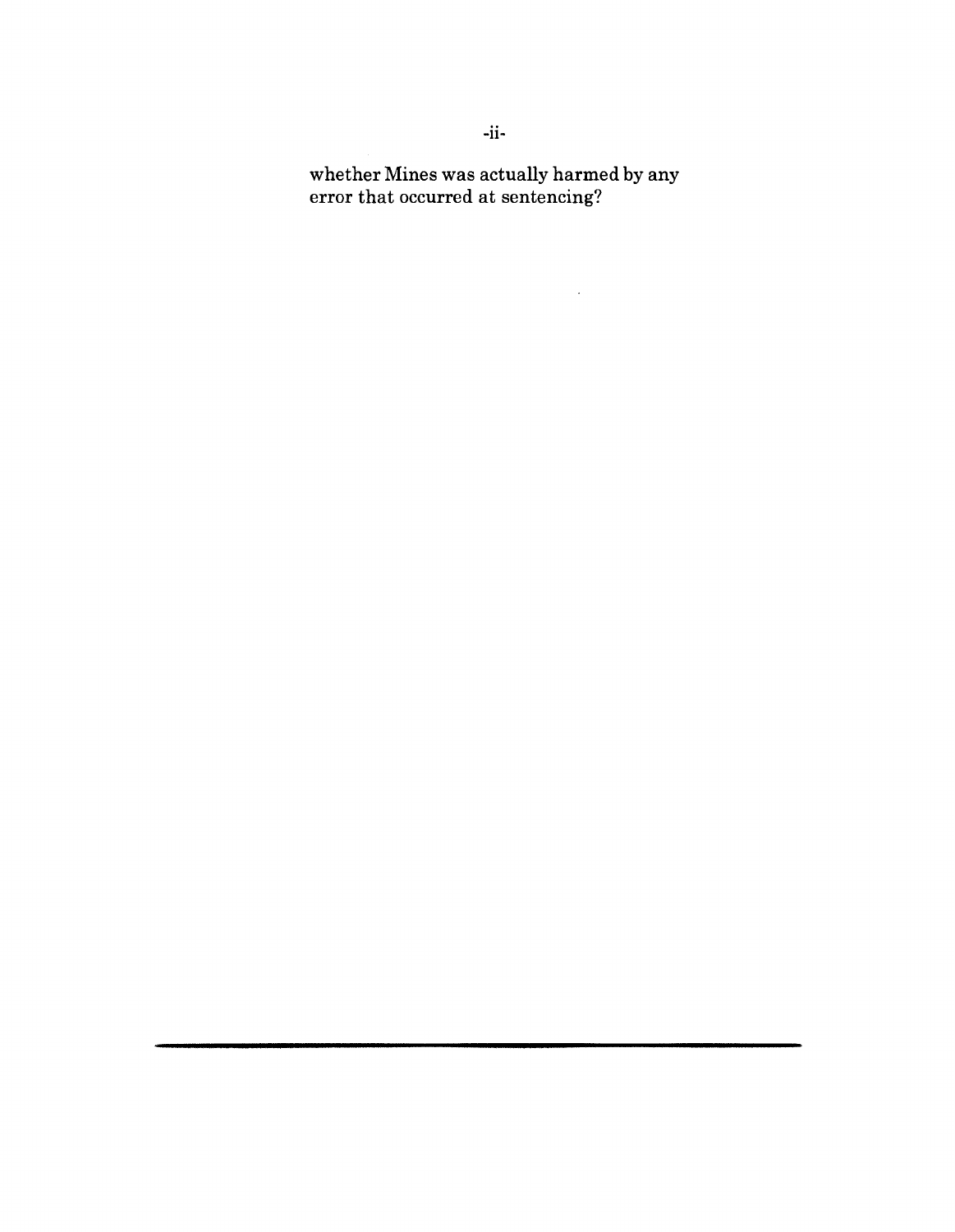# TABLE OF CONTENTS

-iii.

| ٠<br>×<br>۰, |  |
|--------------|--|
|              |  |

 $\sim$ 

 $\bar{\mathcal{A}}$ 

| QUESTION PRESENTED                                                    |
|-----------------------------------------------------------------------|
|                                                                       |
|                                                                       |
|                                                                       |
| CONSTITUTIONAL PROVISION INVOLVED 1                                   |
| STATEMENT OF THE CASE 2                                               |
| T.                                                                    |
| H.<br>The Punishment Trial  5                                         |
| The evidence admitted $\dots\dots\dots\dots\dots$ 5<br>$\mathbf{A}$ . |
| The jury charge $\ldots \ldots \ldots \ldots \ldots$ 6<br>В.          |
| III.<br>Direct Appeal and Postconviction                              |
| <b>REASONS FOR GRANTING THE WRIT</b> 9                                |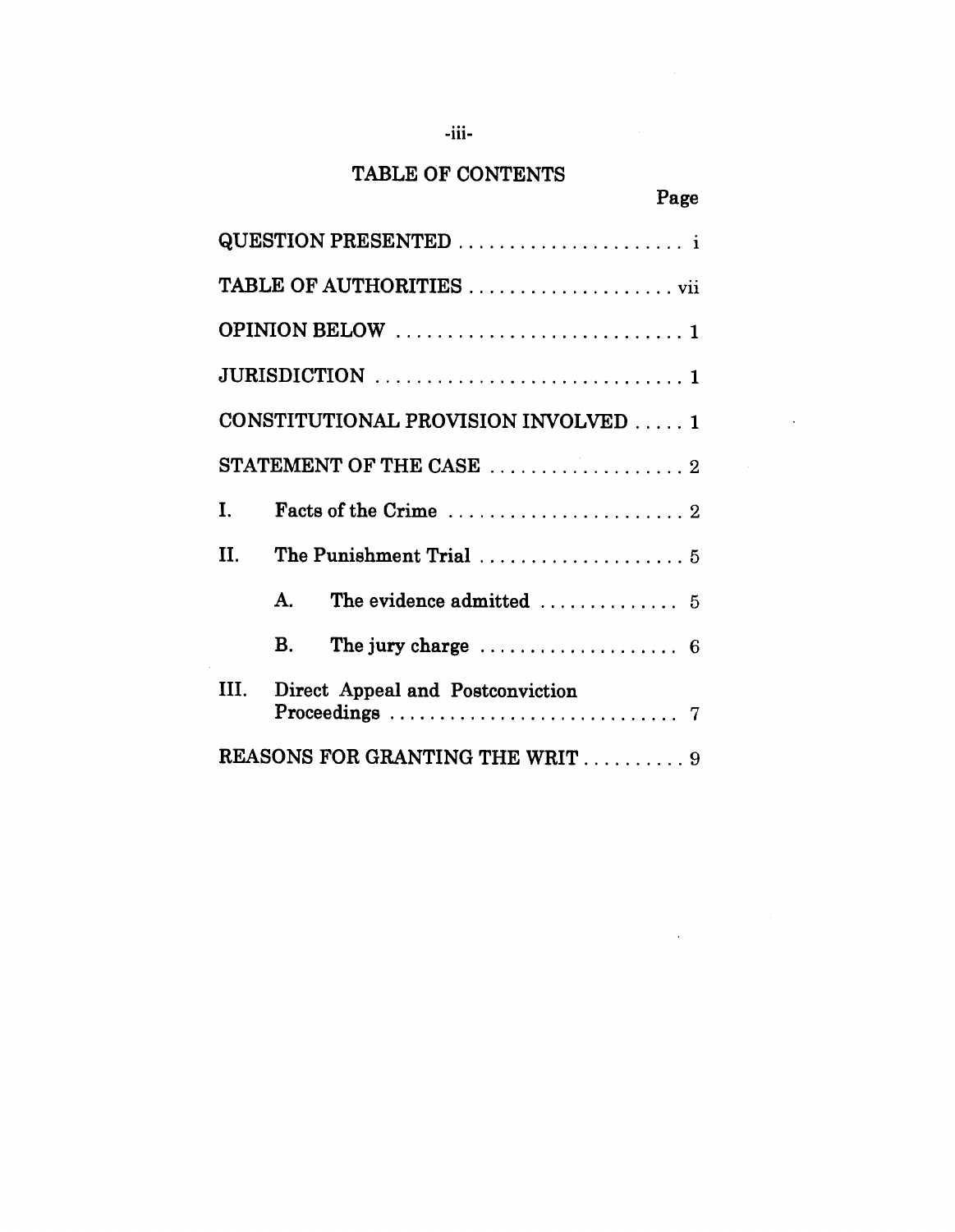## TABLE OF CONTENTS, continued

Page

- $\mathbf{I}$ . The Precedent of this Court Makes Clear That *Penry* Error Is Not<br>Structural Error, Thus the Inquiry Structural Error, Thus the Inquiry Does Not End upon the Determination That There Was a Reasonable Likelihood That the Jury Was Precluded Considering and Giving Effect from to the Defendant's Mitigating Evidence .....10
	- A. With only the exception of defective reasonable doubt instructions, this Court has unequivocally held jurycharge error to be trial error ........10
	- B. That *Penry* error arises in the context of death penalty case does not transform such garden-variety trial error into structural error ........... 13
	- $C.$  The conclusion that the jury instruct tions created a reasonable likelihood of misapplication does not end the inquiry .........................16
- If. In spite of the *Penry* Error in this Case, the Record Does Not Support a Finding that the Error had a "Substantial and Injurious Effect or Influcence" on the Verdict ................ 17
- CONCLUSION ............................. 21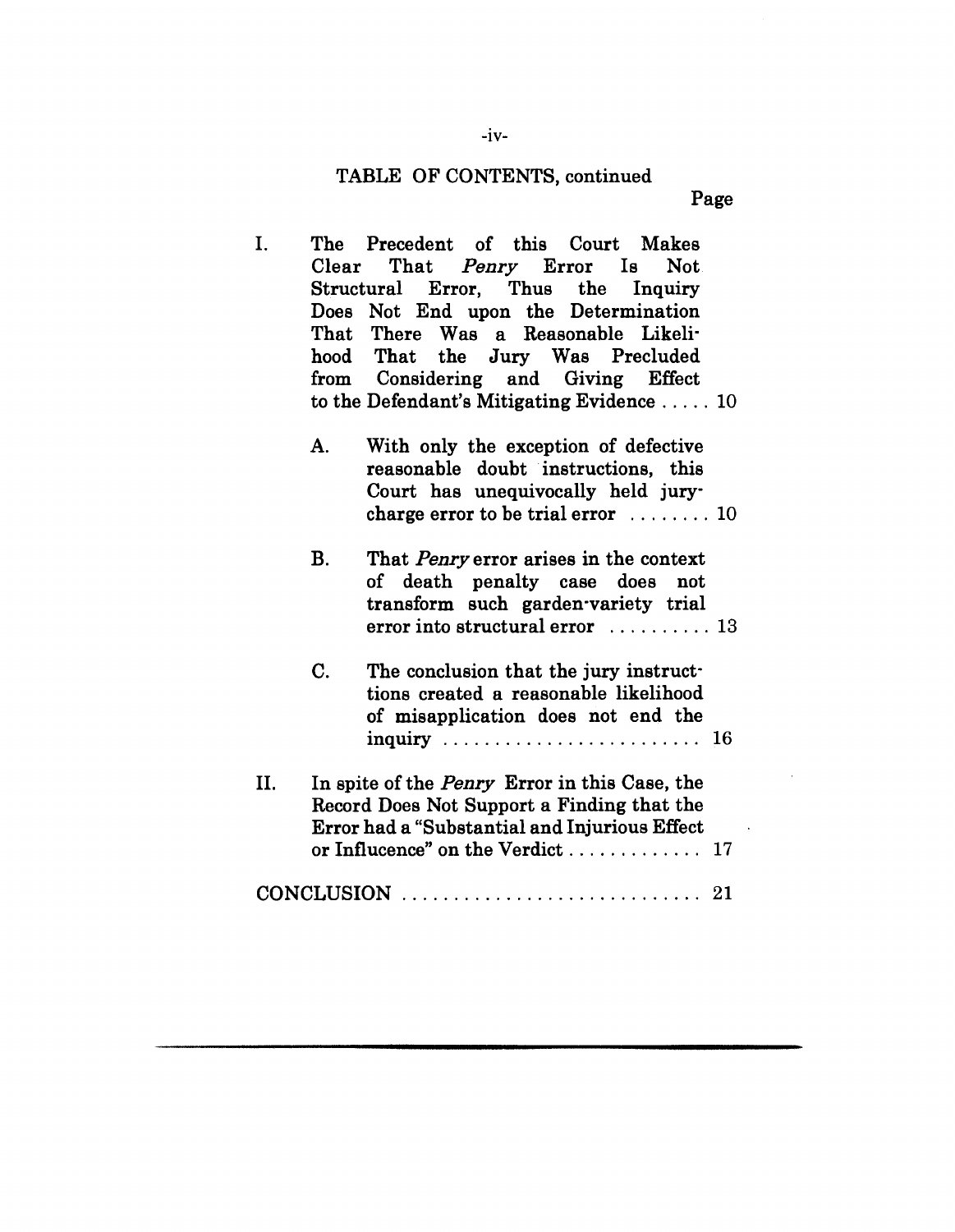## APPENDIX I

*Mines v. Quarterman,* No. 03-11137, 2008 U.S. App. LEXIS 4251 (5th Cir. 2008)(unpublished)

#### APPENDIX II

*Mines v. State (Mines I),* 852 S.W.2d 941 (Tex. Crim. App. 1992)

#### APPENDIX III

*Mines v. Texas,* 510 U.S. 802 (1993)

# APPENDIX IV

*Mines v. State (Mines II),* 888 S.W.2d 816 (Tex. Crim. App. 1994)

#### APPENDIX V

*Ex parte Mines, 26* S.W.3d 910 (Tex.Crim.App. 2000)

## **APPENDIX VI**

*Mines v. Cockrell, No. 3:00* CV-2044 H (Findings, Conclusions, and Recommendation of the U.S. Magistrate Judge, May 21, 2003)

#### **APPENDIX VII**

*Mines v. Cockrell,* No. 3:00-CV-2044-H, Order (Aug. 6, 2003)

 $\sim$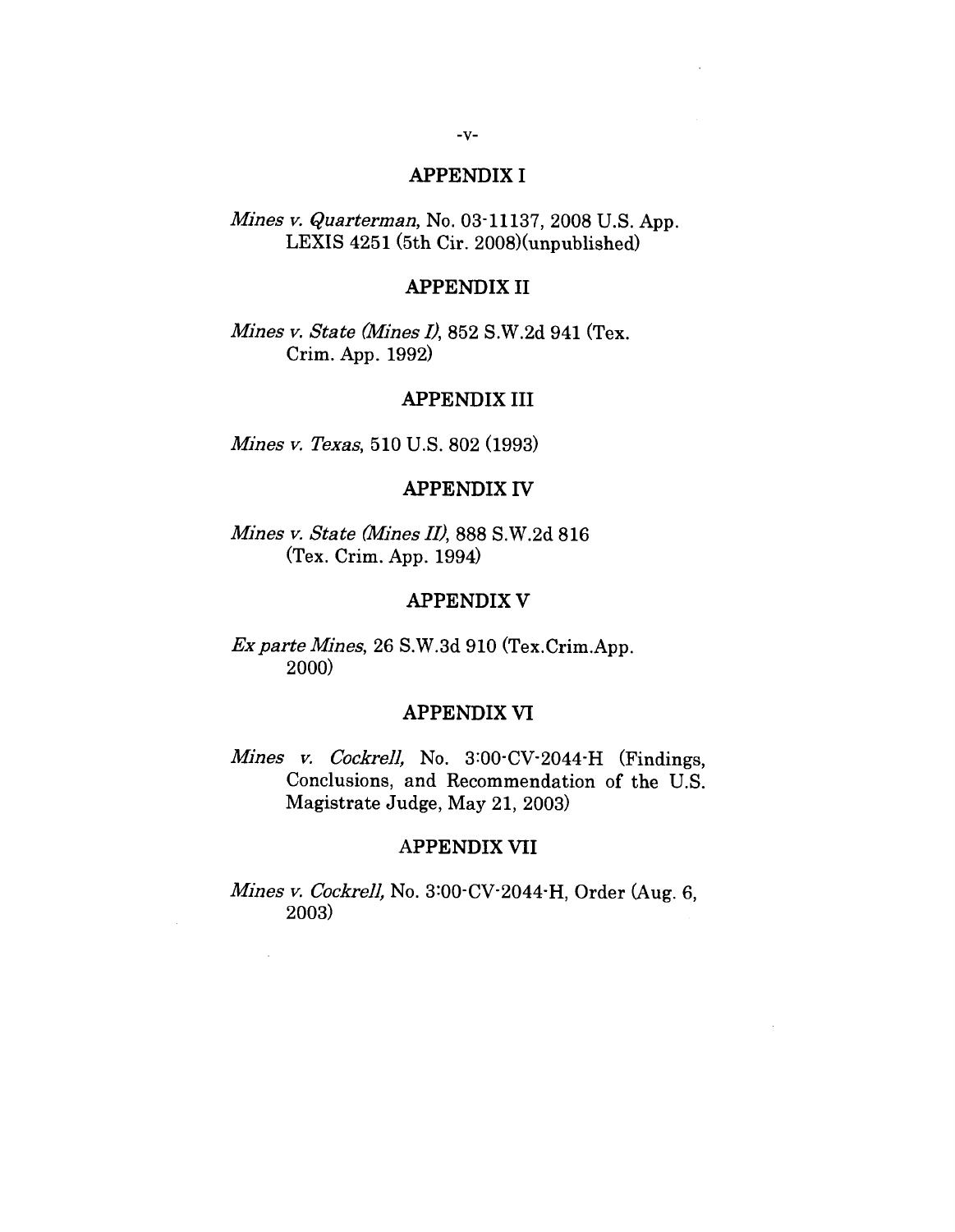# **APPENDIX VIII**

*Mines v. Cockrell,* No. 3:00-CV-2044-H, Judgment (Aug. 6, 2003)

# APPENDIX IX

*Mlnes v. Cockrell,* No. 3:00-CV-2044-H, Certificate As to Appealabilty (Nov. 7, 2003)

# APPENDIX X

*Mines y. Dretke,* 118 Fed. Appx. 806 (5th Cir. Dec. 16, 2004)

 $\bar{f}$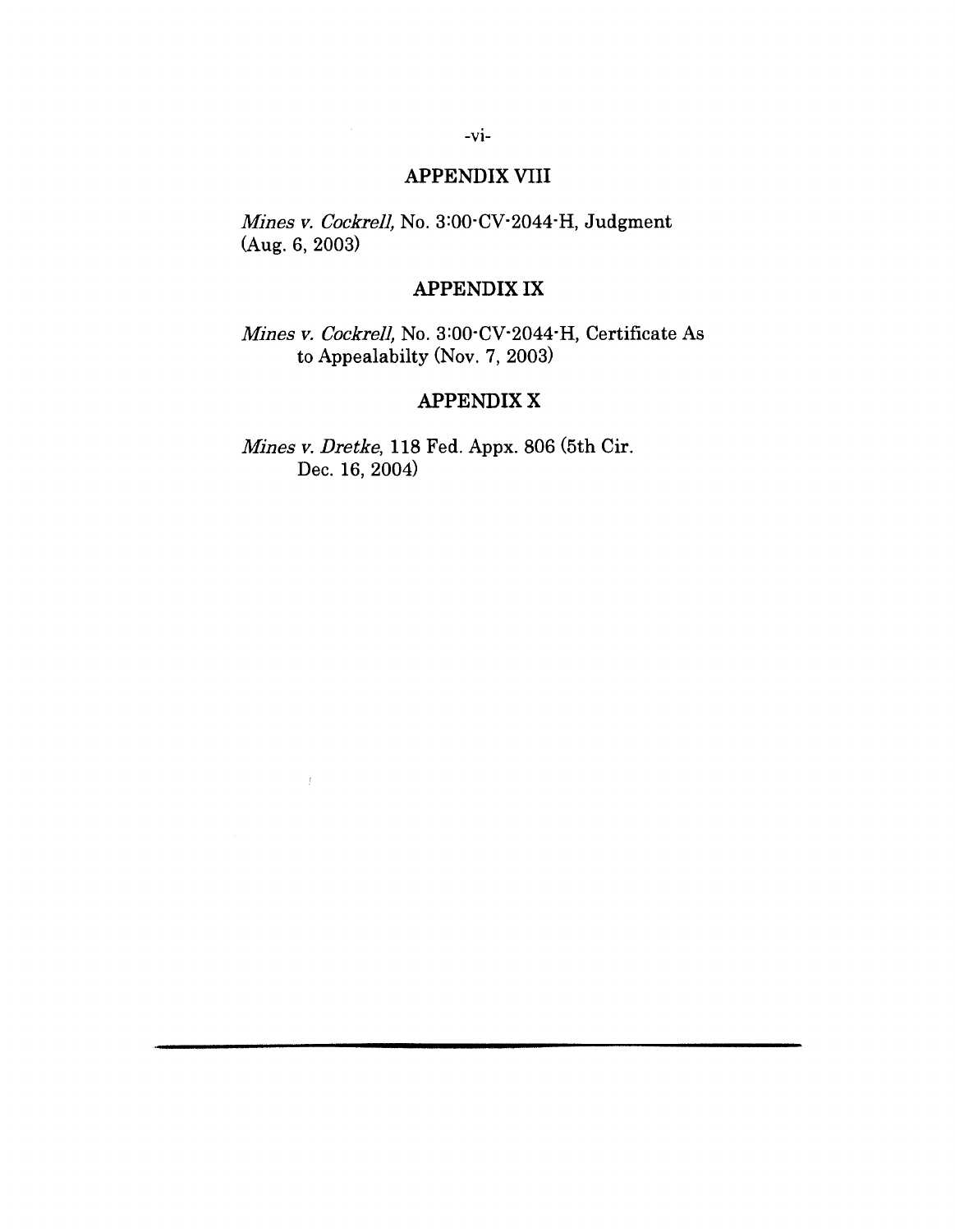# **TABLE** OF AUTHORITIES

| Cases<br>Page                                        |
|------------------------------------------------------|
| Abdul-Kabir v. Quarterman, 127 S. Ct. 1654           |
| Arizona v. Fulminante, 499 U.S. 279 (1991)  10, 11   |
| Boyde v. California, 494 U.S. 370 (1990)  16         |
| Brecht v. Abrahamson, 507 U.S. 619                   |
| Calderon v. Coleman, 525 U.S. 141 (1998)  i, 12, 16  |
| Carella v. California, 491 U.S. 263 (1989)  12       |
| Chapman v. California, 386 U.S. 18 (1967)  20        |
| Clemmons v. Mississippi, 494 U.S. 738 (1990)  12     |
| Duckworth v. Egan, 492 U.S. 195 (1989)  19           |
| Eddings v. Oklahoma, 455 U.S. 104 (1982)  13, 15     |
| <i>Estelle v. McGuire</i> , 502 U.S. 62 (1991)  16   |
| Franklin v. Lynaugh, 487 U.S. 164 (1988)  20         |
| <i>Fry v. Pliler</i> , 127 S. Ct. 2321 (2007) 17, 19 |
| Gideon v. Wainwright, 372 U.S. 335 (1963)  11        |
| Hitchcock v. Dugger, 481 U.S. 393 (1987)  14, 15     |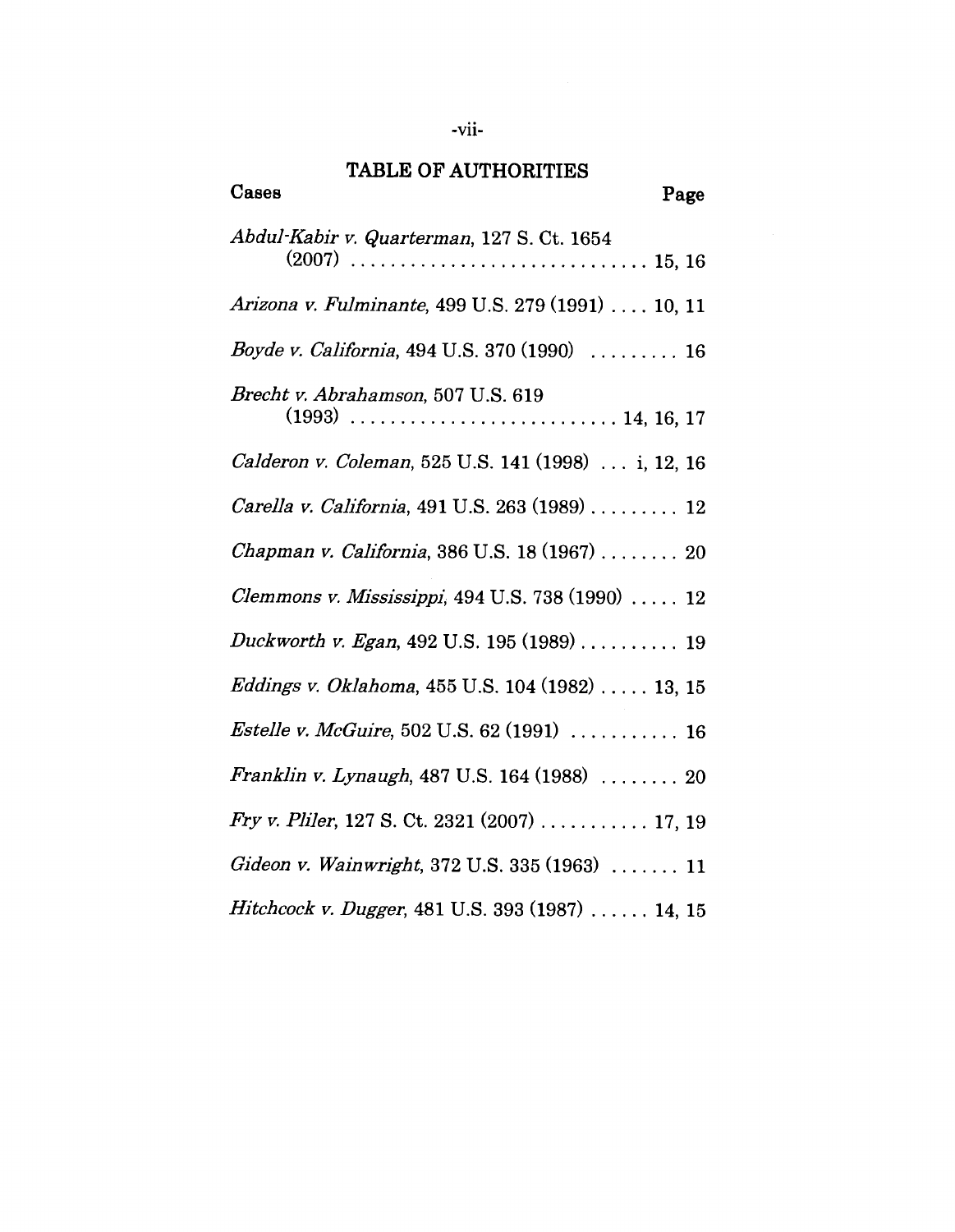| TABLE OF AUTHORITIES, continued<br>Page<br>Cases                                                                    |
|---------------------------------------------------------------------------------------------------------------------|
| Kotteakos v. United States, 328 U.S. 750 (1946)  17                                                                 |
| Lockett v. Ohio, 438 U.S. 586 (1978)  13, 15, 20                                                                    |
| McGautha v. California, 402 U.S. 183 (1971)  20                                                                     |
| McKaskle v. Wiggins, 465 U.S. 168 (1984)  11                                                                        |
| McKlesky v. Zant, 499 U.S. 467 (1991)  18                                                                           |
| Miranda v. Arizona, 384 U.S. 436 (1966)  2                                                                          |
| Mitchell v. Esparaza, 540 U.S. 12 (2003) $\ldots$ 12                                                                |
| <i>Neder v. United States,</i> 527 U.S. 1 (1999)  10, 12                                                            |
| Nelson v. Quarterman, 472 F.3d 287                                                                                  |
| Penry v. Johnson, 532 U.S. 782 (2001)                                                                               |
| Penry v. Lynaugh, 492 U.S. 302 (1989)<br>$("Penry I") \dots \dots \dots \dots \dots \dots \dots \dots \dots$ passim |
|                                                                                                                     |
| Rose v. Clark, 478 U.S. 570 (1986)  passim                                                                          |
| Sawyer v. Smith, 497 U.S. 227 (1990)  18                                                                            |

 $-$ viii-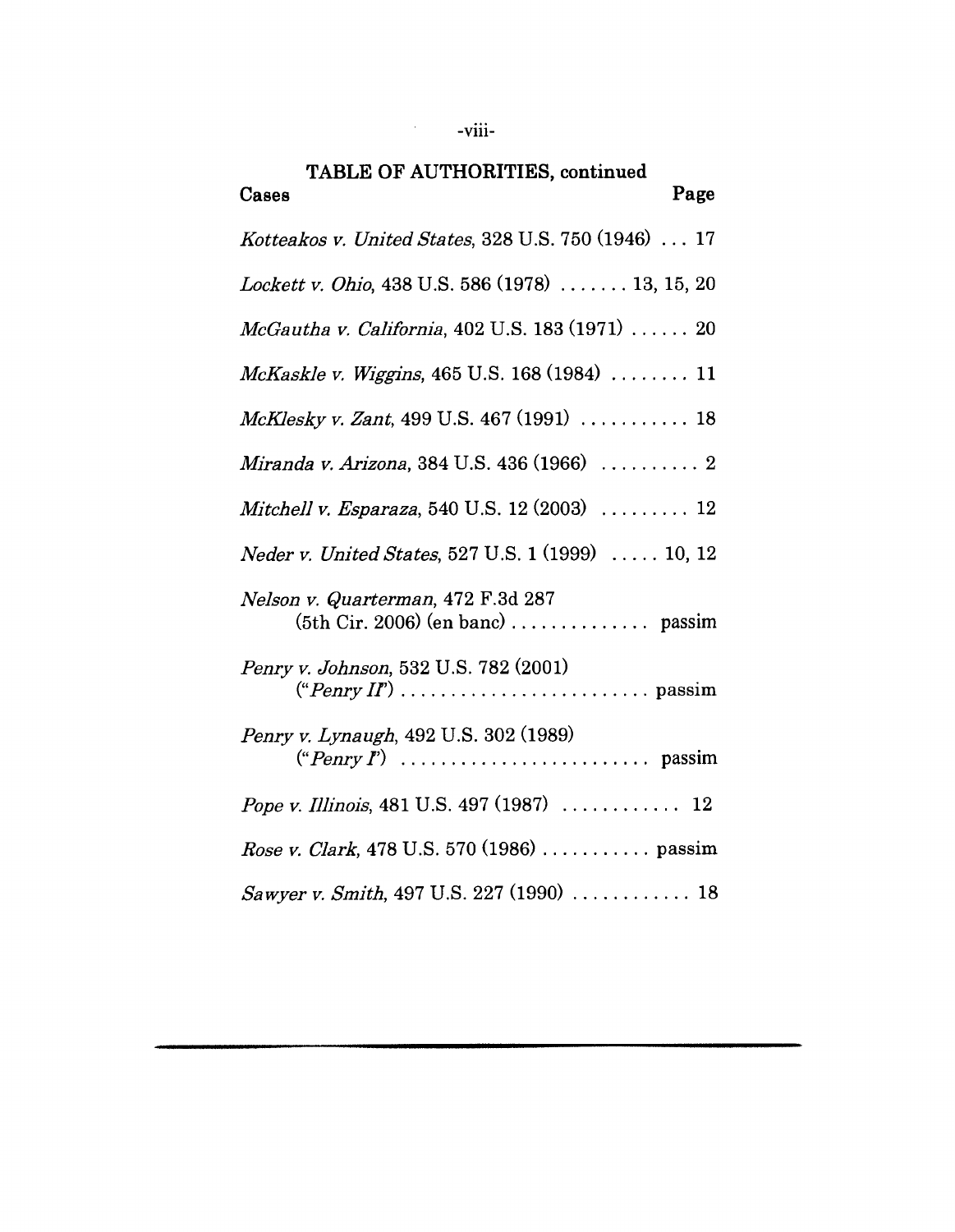| TABLE OF AUTHORITIES, continued<br>Cases<br>Page      |
|-------------------------------------------------------|
|                                                       |
| Singletary v. Smith, 507 U.S. 1048 (1993)  14         |
| Skipper v. South Carolina, 476 U.S. $1(1986)$ 15      |
| Smith v. Texas, 127 S. Ct. 1686 (2007)                |
| Sullivan v. Louisiana, 508 U.S. 275 (1993) 11, 12, 16 |
| Teague v. Lane, 488 U.S. 289 (1989)  18               |
| Tennard v. Dretke, 542 U.S. 274 (2004)  13            |
| Tumey v. Ohio, 273 U.S. 510 (1927)  11                |
| United States v. Gonzalez-Lopez, 126 S. Ct.           |
| United States v. Hastings, 461 U.S. 499 (1983)  20    |
| Vasquez v. Hillery, 474 U.S. 254 (1986)  11, 17       |
| Waller v. Georgia, 467 U.S. 39 (1984)  11             |
| Washington v. Recuencco, 126 S. Ct. 2456              |

 $-ix-$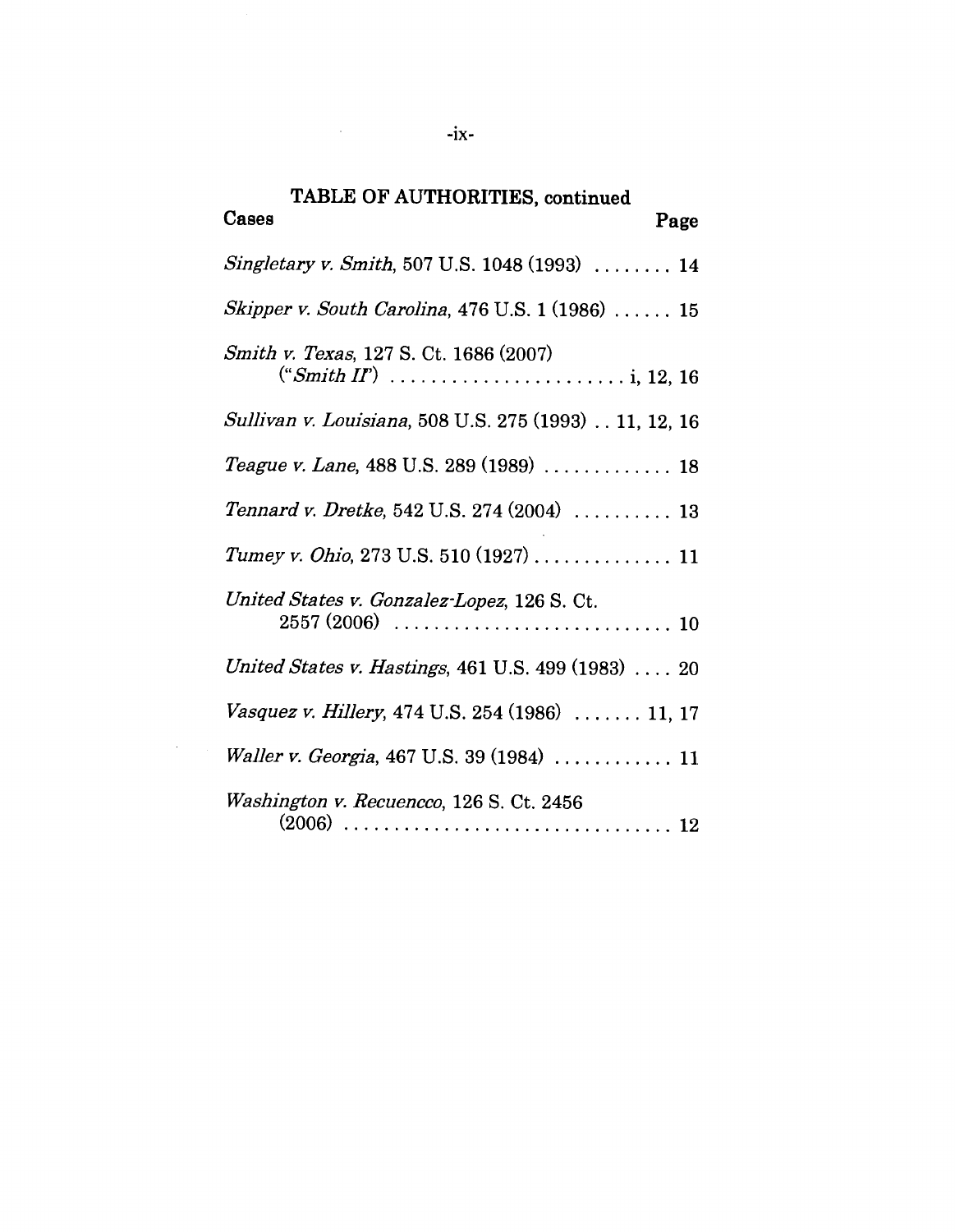| TABLE OF AUTHORITIES, continued<br>Page<br>Cases                          |
|---------------------------------------------------------------------------|
| <i>Yates v. Evatts</i> , 500 U.S. 391 (1991) $\ldots \ldots \ldots$ i, 19 |
| <b>Constitutions, Statutes and Rules</b>                                  |
|                                                                           |
|                                                                           |
| Tex. Code Crim. Proc. Ann. art. $37.071$ 6                                |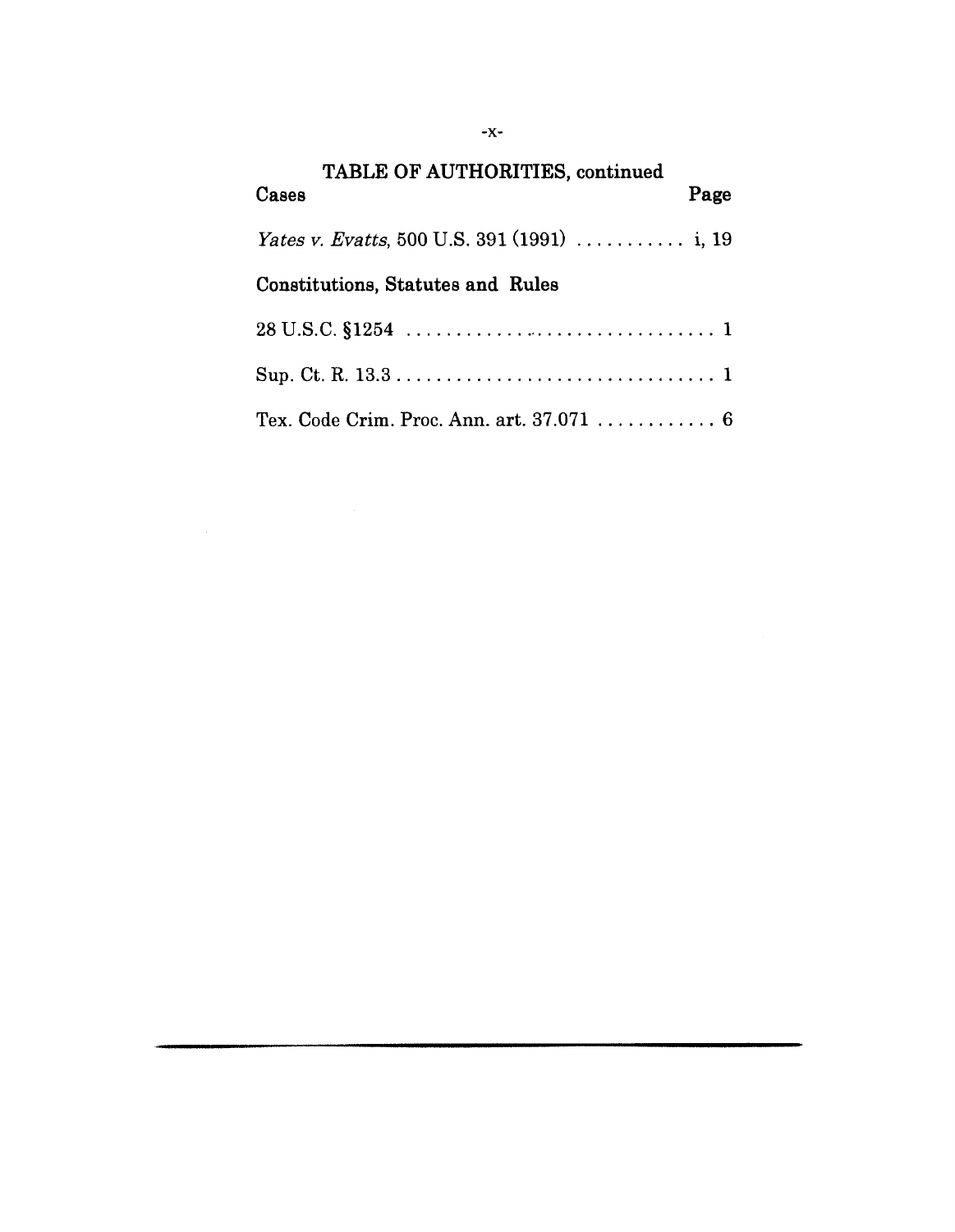### **OPINION BELOW**

The court of appeals reversed the district court's denial of habeas corpus relief and remanded with instructions to grant the writ on February 26, 2008. I PA I: 12 *(Mines v. Quarterman, No. 03* 11137, 2008 U.S.) App. LEXIS  $4251$  (5th Cir. 2008)(unpublished)).<sup>2</sup>

#### **JURISDICTION**

The Director's petition for writ of certiorari is timely filed on or before May  $27, 2008$ .<sup>3</sup> Sup. Ct. R. 13.3 (West 2008). This Court has jurisdiction pursuant to 28 U.S.C. § 1254(1).

# CONSTITUTIONAL PROVISION INVOLVED

"Excessive bail shall not be required, nor excessive fines imposed, nor cruel and unusual punishment inflicted." U.S. Const. amend. VIII.

<sup>2 &</sup>quot;PA" refers to the appendix to the instant petition for certiorari review, preceded by the volume number and followed by relevant page numbers. "Tr" refers the to transcript, the clerk's record of pleadings and documents filed in the trial court. "SF" refers to the "Statement of Facts," the reporter's record of transcribed trial proceedings. "SX" and "DX" refer to the State's exhibits and the defense exhibits, respectively, admitted into evidence during the trial. "SHTr" refers to the record of pleadings and documents filed during the state habeas proceedings.

<sup>&</sup>lt;sup>3</sup> Ninety days from February 26, 2008 is May 26, 2008, which this year is a federal holiday. Under Supreme Court Rule 30, the filing is due the next day.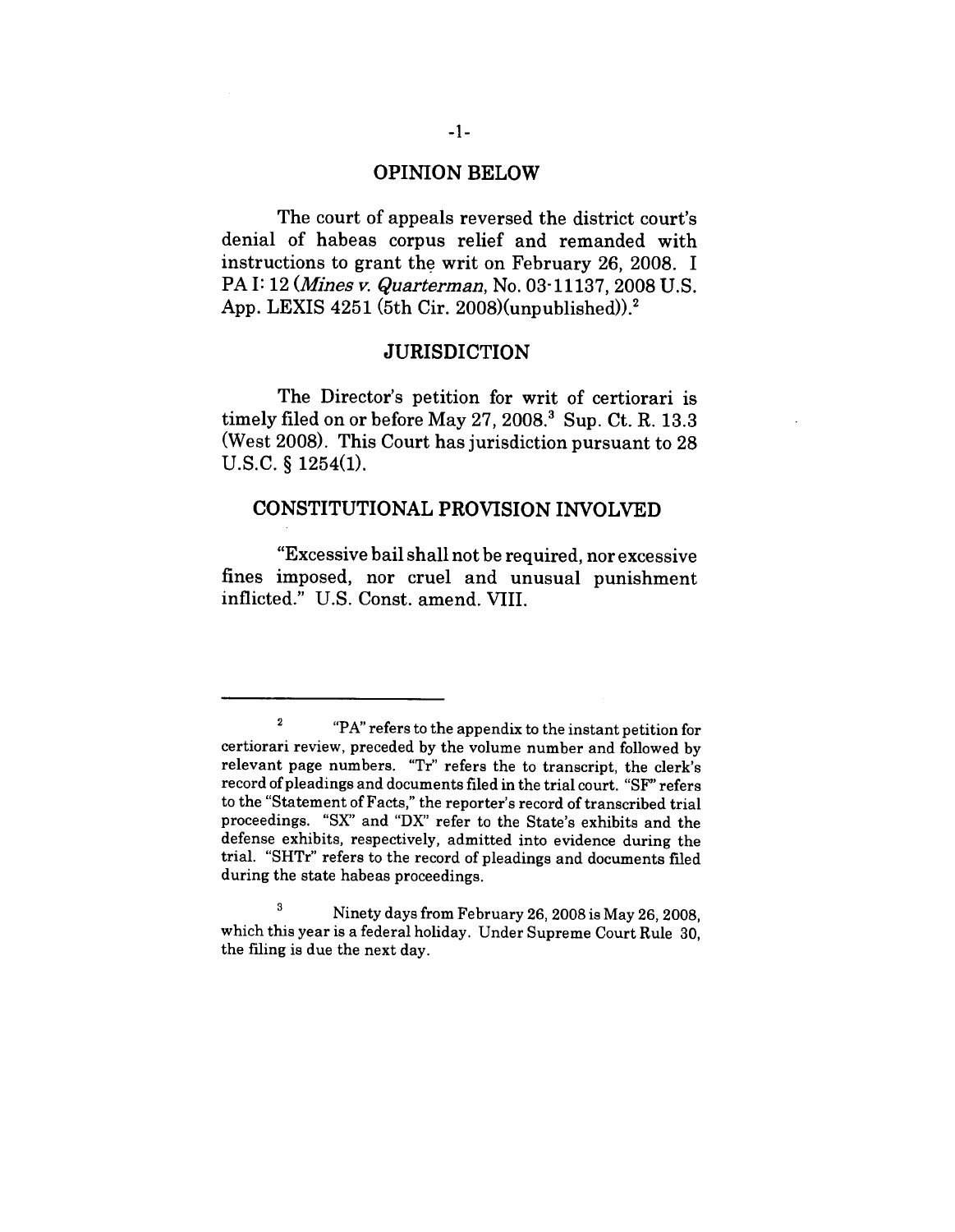#### **STATEMENT OF THE CASE**

#### **I. Facts of the Crime**

On May 27, 1988, eighty-year-old Vivian Moreno was found dead on the bedroom floor of her home. 9 SF 29, 67-69. Alongside Vivian lay her critically injured, fifty-seven-year-old invalid daughter, Frances Moreno. 9 SF 29, 67-69, 143. Vivian's autopsy revealed that she died as a result of multiple, blunt'impact wounds to the head and extremities. 9 SF 117-18. These wounds were consistent with blows from a hammer found at the scene and blood on the hammer matched Vivian's blood. 9 SF 119, 127. Three days after the murder, Mines was arrested at a campsite in a wooded area approximately seventy'five yards behind the Moreno home. 9 SF 46-51, 73. Several items at the campsite were identified as coming from the Moreno home. 9 SF 32, 34-35, 38, 46- 49. On June 2nd, a fingerprint found beneath the Morenos' closet window was positively identified as belonging to Mines. 9 SF 75, 134. After waiving his *Miranda*<sup>4</sup> rights, Mines confessed to police. 9 SF 76.83.

At trial, the contested issue was Mines's sanity at the time of the offense. Chief among the evidence presented by the defense was the fact that Mines was previously arrested in Ellis County for robbery in September of 1987, and he remained incarcerated until May 19, 1988, when the robbery charges against him were dismissed, and he was sent to Terrell State Hospital. 9 SF 80-81. The defense presented extensive testimony from Dr. Ricardo Schack, a psychiatrist. 9 SR 150. Schack was appointed by the trial court in the

 $\boldsymbol{4}$ 

*Mirsnda v. Arizona,* 384 U.S. 436 (1966).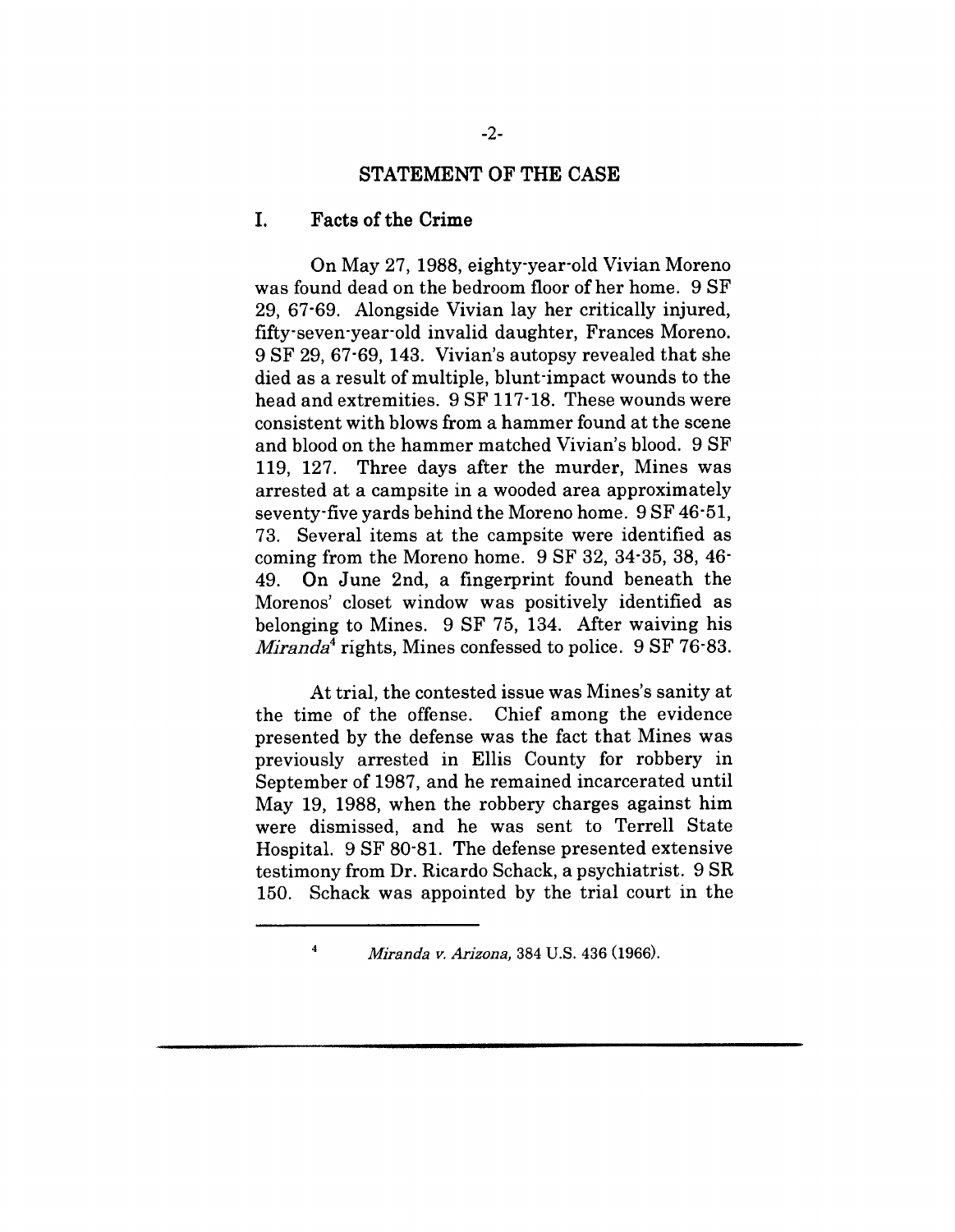spring of 1988 to examine Mines. 9 SF 155-56. Schack's first visit with Mines was April 13, 1988, at the Ellis County Jail, at which time Mines was very agitated, verbally abusive, and experiencing delusions of grandeur. 9 SF 157, 165-66. Schack conducted his assessment of Mines in the jail because the jailers recommended Mines not be removed from his cell because he was agitated. 9 SF 156. Schack met with Mines again in December of 1988 and, overall, met with him five or six times during which time Mines became less agitated but his behavior did not change significantly. 9 SF 156-57. On his last few visits, Schack attempted to converse with Mines but found it very difficult, as talking to him was like "a constant argument." 9 SF 167-68. During the spring and winter time periods, Schack believed Mines was "mentally impaired" and diagnosed him as suffering from manic depressive illness, also known as bipolar disorder. 9 SF 9 SF 161. In Schack's opinion, on the commission date of the offense, Mines was insane,  $i.e.,$  he was incapable of knowing his behavior was wrong. 9 SF 169-71.

In rebuttal, the State presented testimony from two psychiatrists. The first was Dr. James Grigson who specialized in forensic or legal psychiatry. 9 SF 202-03. Grigson, too, was appointed by the court to examine Mines. 9 SF 206. Grigson stated he attempted to examine Mines at the Ellis County Jail on November 15, 1988, but he refused the examination after Grigson advised him of his rights, so this jail visit lasted five minutes "at the most." 9 SF 206-07. In March of 1989, Grigson only observed Mines for approximately thirty to ninety minutes, as again Mines would not converse with him. 9 SF 207-08. Based on these two observations and his review of Mines's hospital records, Grigson concluded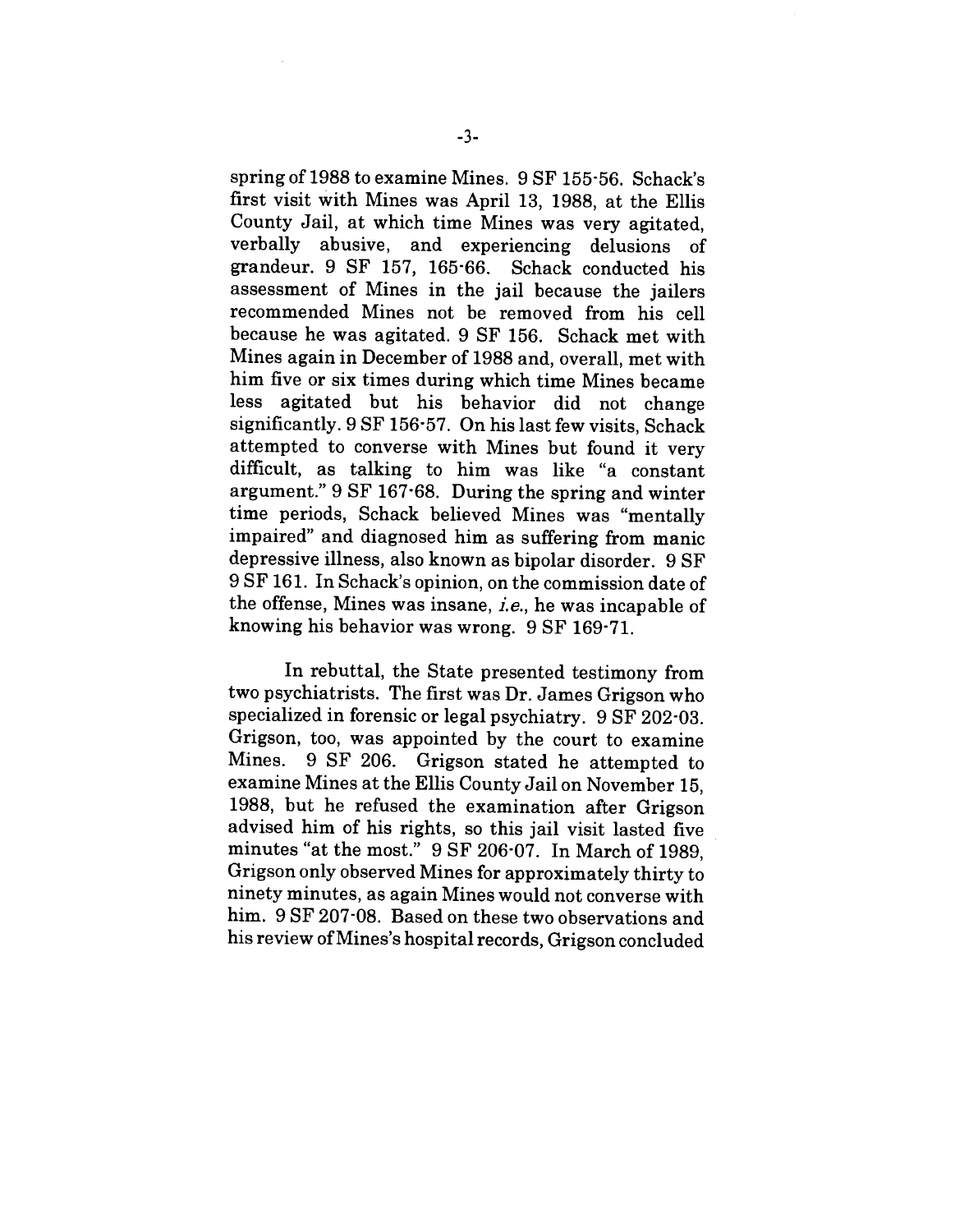Mines was "not suffering from a serious, severe mental disease or defect that would prevent him from knowing the difference between right and wrong[,]" and he saw no signs or symptoms indicating [Mines] was suffering from bipolar disorder. 9 SF 208. Grigson elaborated that he had observed persons with bipolar disorder, and stated that they are generally severely depressed or suicidal but do not engage in criminal behavior. 9 SF 209-10.

The second State's psychiatrist to testify was Dr. Quynh Nguyen, who is one of three psychiatrists at Terrell State hospital. 9 SF 218. Nguyen conducted the initial evaluation of Mines when he was brought to the hospital on May 19, 1988, pursuant to a protective custody order. 221-22. During an initial examination, Nguyen evaluates the client's behavior, mood, affect, rate of speech, and thought content. 9 SF 225-26. Nguyen stated Mines very ably described the circumstances which led to his commitment and discussed the presidential candidates, was coherent but talked "around," and denied having any suicidal or homicidal ideas or a history of mental illness or drug abuse. 9 SF 226.27. Nguyen also physically examined Mines, and found no evidence of medical illness or organic dysfunction which would cause physical or mental impairment. 9 SF 233-34. Each member of the treatment "team5'' also evaluated Mines and determined he was not mentally ill and therefore did not recommend he be committed to the hospital. 9 SF 235-36. The diagnostic consensus of the treatment team was that Mines "had a mixed personality disorder with paranoia, passive aggressive, antisocial features." 9 SF 237-38.

 $\overline{5}$ The team consisted of a psychologist, a nurse, a social worker, and a rehabilitation coordinator. 9 SF 224.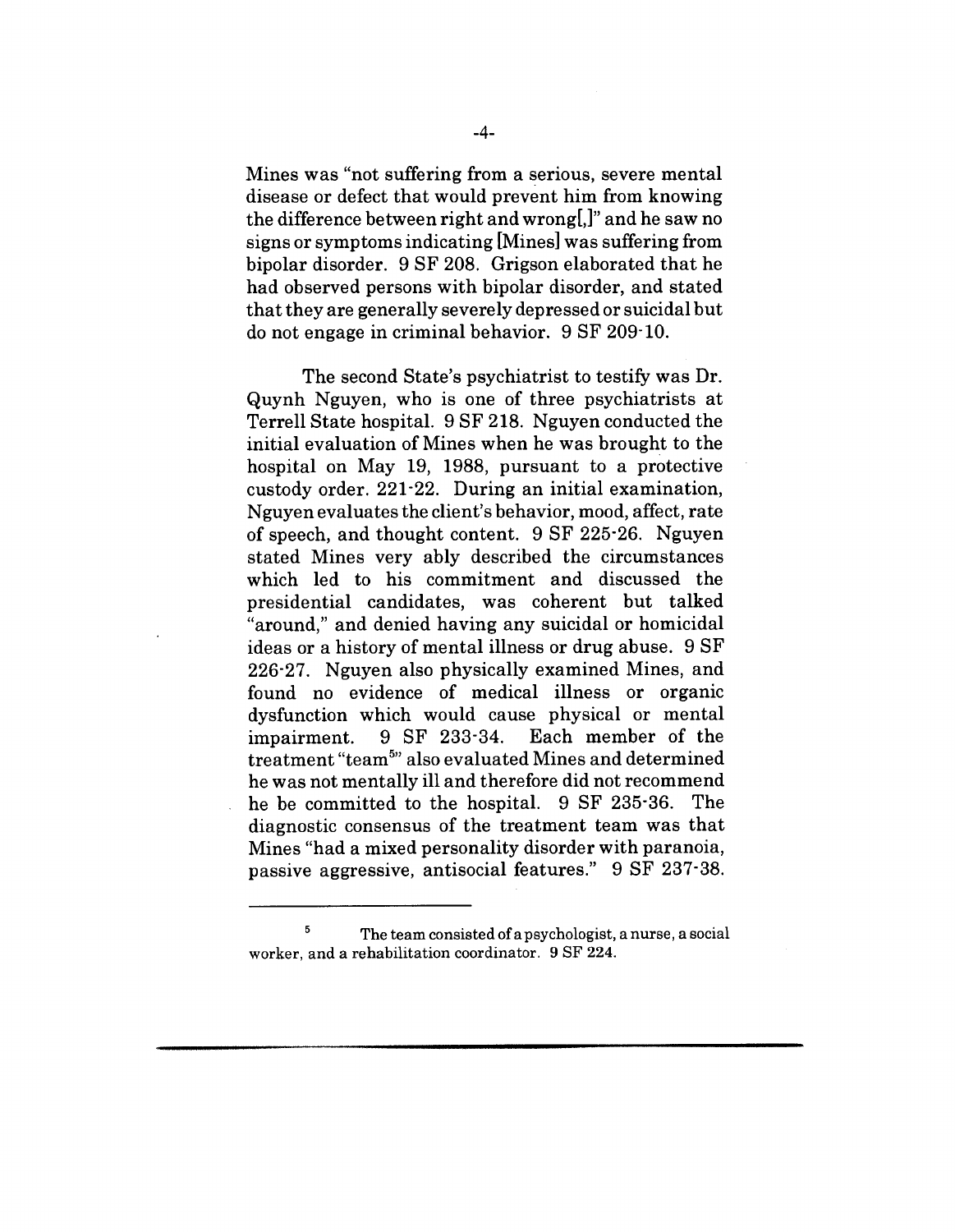Nguyen stated that a personality disorder was not the same as a mental disease or defect, with the difference being that a person with a personality disorder is able to know right from wrong, make his own judgments, and is responsible for his own actions. 9 SF 238.

# II. The Punishment Trial

#### A. The evidence admitted

During the punishment phase of trial, the State introduced into evidence copies of Mines's "pen packets," listing a series of violent offenses for which Mines had been convicted in North Carolina and Virginia. 9 SF 277-79. Specifically, the evidence showed that Mines had prior convictions for felonious assault and unlawful wounding in Virginia, as well as convictions for assault by pointing a gun, communicating threats, and felonious breaking or entering in North Carolina. SX 38, 39. The State then recalled Dr. Grigson, who testified as to Mines's sanity during the guilt-innocence phase, and posed a hypothetical question whether a person in Mines's circumstances  $-$  that is, a person with the six convictions described in the pen packets, carrying a diagnosis of antisocial personality, and having committed the instant offense - would probably commit continuing acts of violence that would constitute a threat to society. 9 SF 281-82. Dr. Grigson stated that in his opinion such a person "will commit future acts of violence and does represent a total threat to society." 9 SF 282.

In response, Mines recalled Dr. Schack, who testified that proper treatment for bipolar disorder would reduce the odds that Mines would commit future acts of violence. 9 SF 286-87.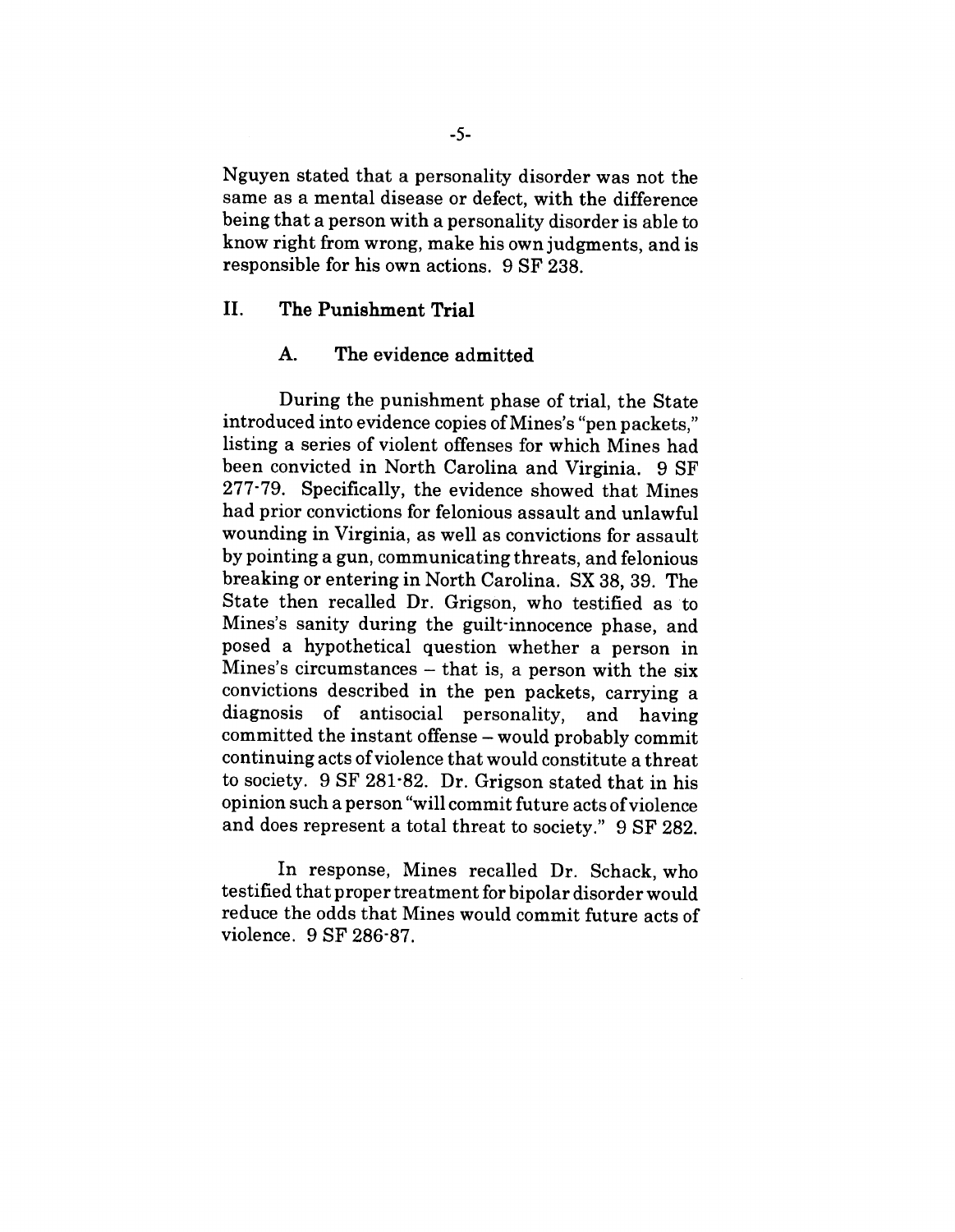## **B. The jury charge**

Pursuant to state law, Mines's jury was charged with answering two special- issue questions:

> Was the conduct of the defendant, Charles E. Mines, Jr. AKA Charles Anderson, that caused the death of the deceased, Vivian Moreno, committed deliberately and with the reasonable expectation that the death of the deceased or another would result?

> Is there a probability that the defendant, Charles E. Mines, Jr. AKA Charles Anderson, would commit criminal acts of violence that would constitute a continuing threat to society?

> Was the conduct of the defendant, Charles E. Mines, Jr. AKA Charles Anderson, in killing Vivian Moreno, the deceased, unreasonable in response to the provocation, if any, by the deceased?

Tr 114-15; seeTex. Code Crim. Proc. Ann. Art. 37.071. The trial court also gave the following instruction:

> You are further instructed that in determining each of these Special Issues you may take into consideration all of the evidence submitted to you in the full trial of the case, that is, all of the evidence submitted to you in the first part of this case wherein you were called upon to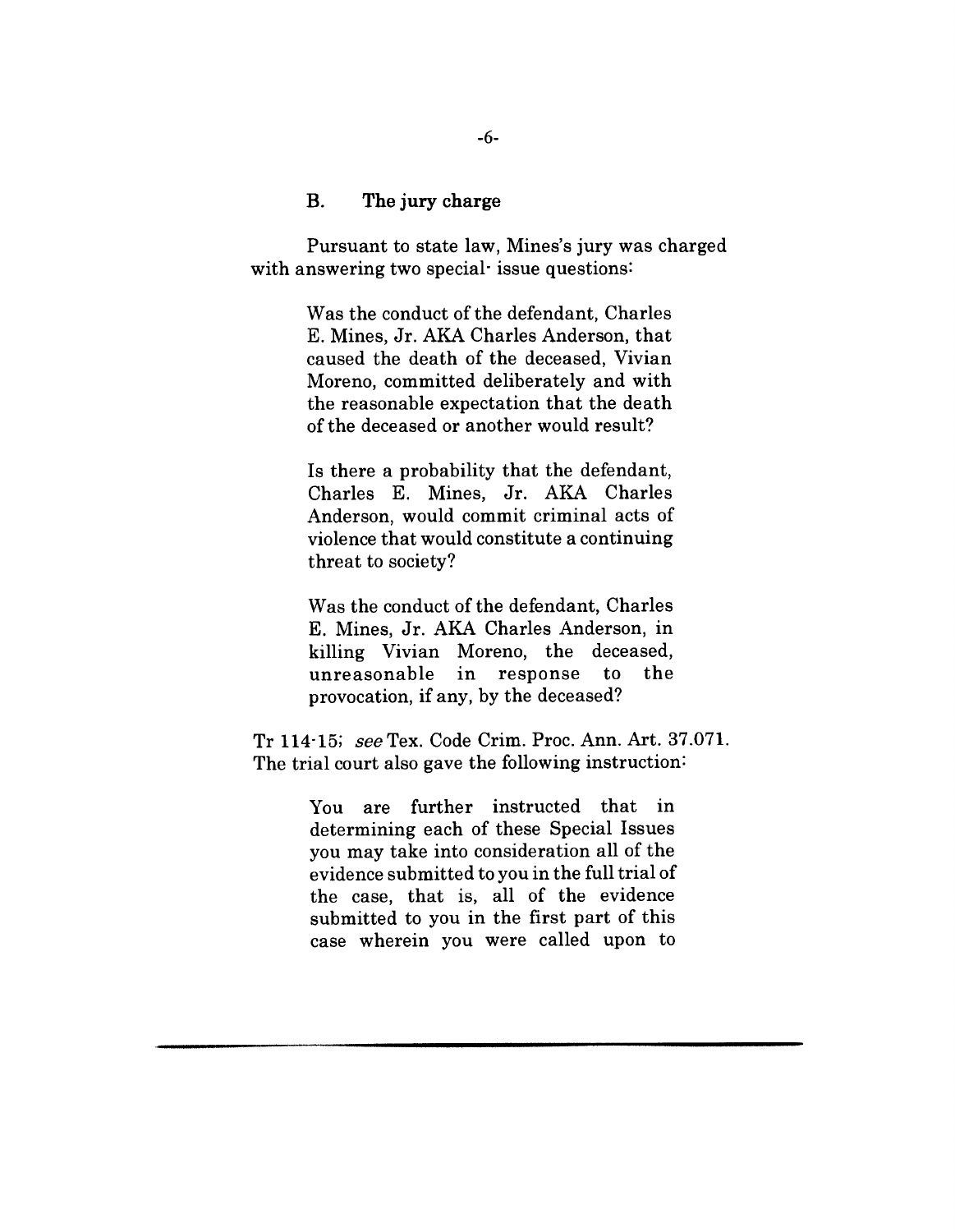determine the guilt or innocence of the defendant, and all of the evidence, if any, admitted before you in the second part of the trial wherein you are called upon to determine the answers to the Special Issues hereby submitted to you.

#### Tr 114.

#### **III. Direct Appeal and Postconviction Proceedings**

Mines's conviction and sentence were automatically appealed to the Texas Court of Criminal Appeals, which affirmed on October 14, 1992, and denied rehearing on March 17, 1993. I PA II *(Mines v. State*) *(Mines/),* 852 S.W.2d 941 (Tex. Crim. App. 1992)). This Court subsequently granted Mines's petition for writ of certiorari, vacated the opinion of the Court of Criminal Appeals, and remanded the case for further consideration in light of *Johnson v. Texas*, 509 U.S. 350 (1993). I PA III *(Mines ~. Texas,* 510 U.S. 802 (1993)). On remand, the Court of Criminal Appeals again affirmed Mines's conviction and sentence. I PA IV *(Ml~es ~. State (Mines II),* 888 S.W.2d 816 (Tex. Crim. App. 1994)). Mines then filed a second petition for writ of certiorari, which this Court denied. Mines v. Texas, 514 U.S. 1117 (1995).

Mines filed a state application for writ of habeas corpus with the trial court. SHTr at Exhibit A. The trial court recommended that Mines's application be denied. SHTr 118. The Court of Criminal Appeals subsequently ordered that the case be filed and set for submission, and ordered briefing on the issue of whether a deathsentenced inmate must be competent to assist his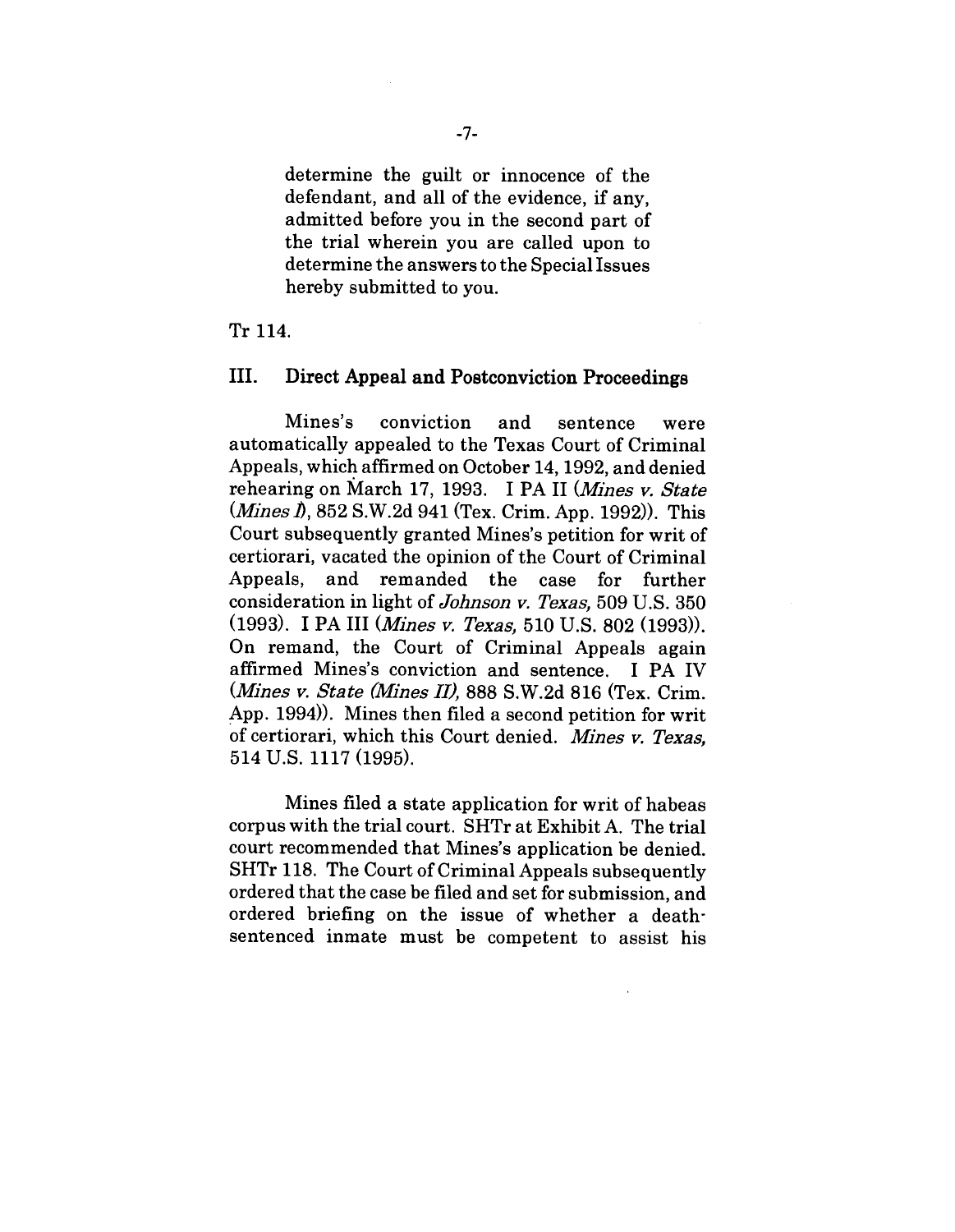counsel in filing an application for habeas corpus relief. SHTr at Order of Oct. 8, 1997. Ultimately, however, the Texas court issued a published opinion denying habeas corpus relief. II PA V (*Ex parte Mines*, 26 S.W.3d 910 (Tex. Crim. App. 2000)). Mines's petition for writ of certiorari was denied by this Court. *Mines v. Texas,* 532 U.S. 908 (2001).

Mines filed his original federal habeas petition with the court below on December 21, 2000, and filed an amended petition on April 20, 2001. 1 R 69; 3 R 669. The lower court rejected Mines's claims and denied habeas relief, first in a Magistrate's Report and Recommendation, then in the district court's order adopting the report. II PA VI *(Mines v. Cockrell*, No. 3:00-CV-2044-H (Findings, Conclusions, and Recommendation of the U.S. Magistrate Judge, May 21, 2003)); II PA VII (*Mines v. Cockrell*, No. 3:00 $\cdot$ CV $\cdot$ 2044 $\cdot$ H, Order (Aug. 6, 2003)); II PA VIII *(Mines ~. Cockre11,* No. 3:00-CV-2044"H, Judgment (Aug. 6, 2003)); *see slso* 4 R 1141-91, 1245-46. The district court also denied a certificate of appealability. III PA IX *(Mines v. Cockrell,* No. 3:00-CV-2044-H, Certificate As to Appealabilty (Nov. 7, 2003)). Mines then requested a certificate of appealability to the Fifth Circuit Court of Appeals. The Fifth Circuit granted his request in part and denied in part. III PAX: 175 *(Mines v. Dretke,* 118 Fed. Appx. 806 (5th Cir. Dec. 16, 2004)). In the intervening years, the law surrounding the issues in Mines's case continued to develop until the appellate court finally granted partial relief. I PA I: 12.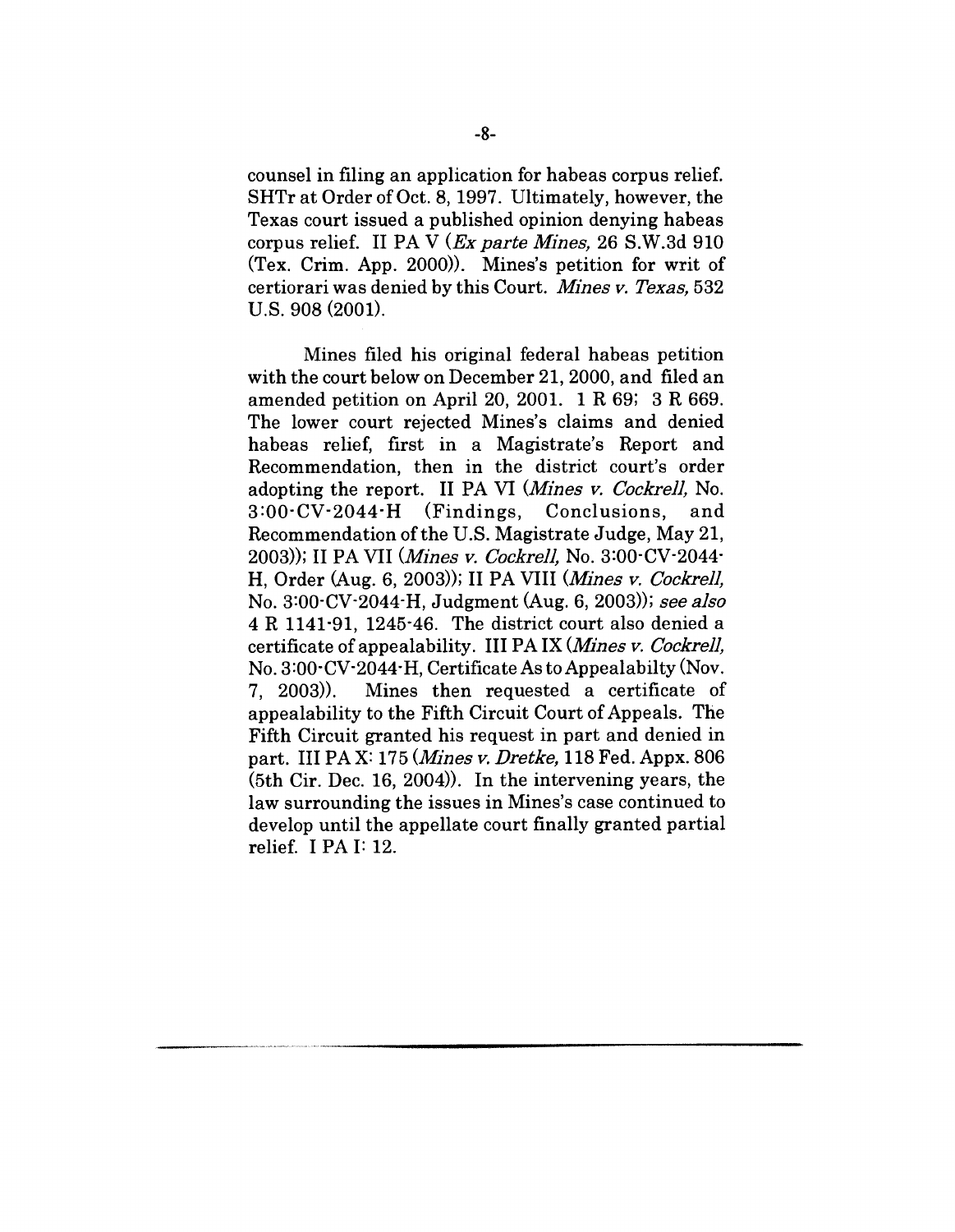#### **REASONS FOR GRANTING THE WRIT**

Constitutional error is not, and should not be, taken lightly. Even more so in the context of a deathpenalty case. But this Court has never shied away from allowing harmless-error analysis in those cases, even where as here, the flaw in the instructions can be construed as creating a reasonable likelihood that the jury was precluded from considering and giving effect to the defendant's mitigating evidence.

*Penryerror* occurs when the jury is unable to give meaningful effect to certain types of mitigating evidence; thus, the death sentence would not necessarily reflect the jury's "reasoned moral response." But underlying this "moral response" is nothing more than the jury's determination that, at the end of the day, the mitigating evidence did not outweigh the aggravating evidence. Yet it is highly unlikely that a jury would have found Mines's weak evidence of mental illness so sympathy-provoking as to overcome the horrific murder and attempted murder he committed. And requiring an expensive and difficult -if not impossible- retrial two decades later is fundamentally at odds with the traditional role of habeas corpus review.

In the instant case, the lower court concluded the jury was prevented from considering and giving effect to Mines's mitigating evidence of mental illness. Then bound by the holding of *Nelson* — and in clear contravention of this Court's precedents  $-$  it made no determination of harm. But as the record fairly shows, in this case, the constitutional error did not have a "substantial and injurious effect or influence" on the verdict.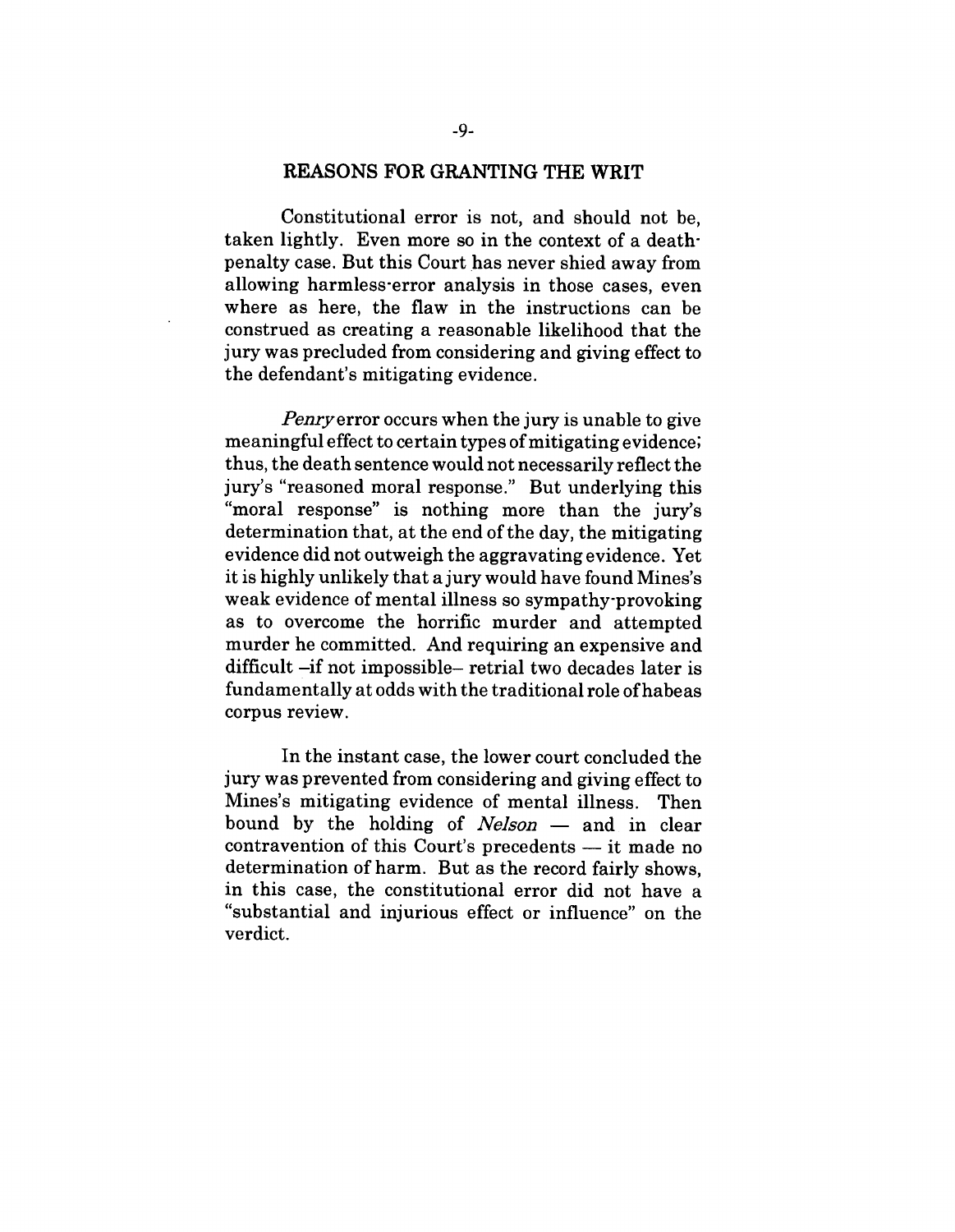- I. **The Precedent of this Court Makes Clear That** *Penry* **Error Is Not Structural Error, Thus the Inquiry Does Not End upon the Determination That There Was a Reasonable Likelihood That the Jury Was Precluded from Considering and Giving Effect to the Defendant's Mitigating Evidence.**
	- A. **With only the exception of defective reasonable-doubt instructions, this Court has unequivocally held jury'charge error to be trial error.**

It has long been settled that "trial error" is that which has "occurred during the presentation of the case to the jury, and . . . may therefore be qualitatively assessed in the context of other evidence presented in order to determine whether its admission was harmless." *Arizona v. Fulminante,* 499 U.S. 279, 207"08 (1991). The *Fulminante* Court recognized that "most constitutional errors can be harmless." *Id.* at 306. *See also United States v. Gonzalez'Lopez,* 126 S. Ct. 2557, 2564 (2006). And as the Court explained in *Neder v. United States,* '"[i]f the defendant had counsel and was tried by an impartial adjudicator, there is a strong presumption that any other constitutional errors that may have occurred are subject to harmless-error analysis.'" 527 U.S. 1, 8 (1999) (quoting *Rose v. Clark,* 478 U.S. 570, 579 (1986)), *¯ see a]so id.* at 9.

Structural defects, on the other hand, are different and exceedingly rare. With such errors, "[t]he entire conduct of the trial from beginning to end is... affected." *Fulminante,* 499 U.S. at 309-10. In this way, then,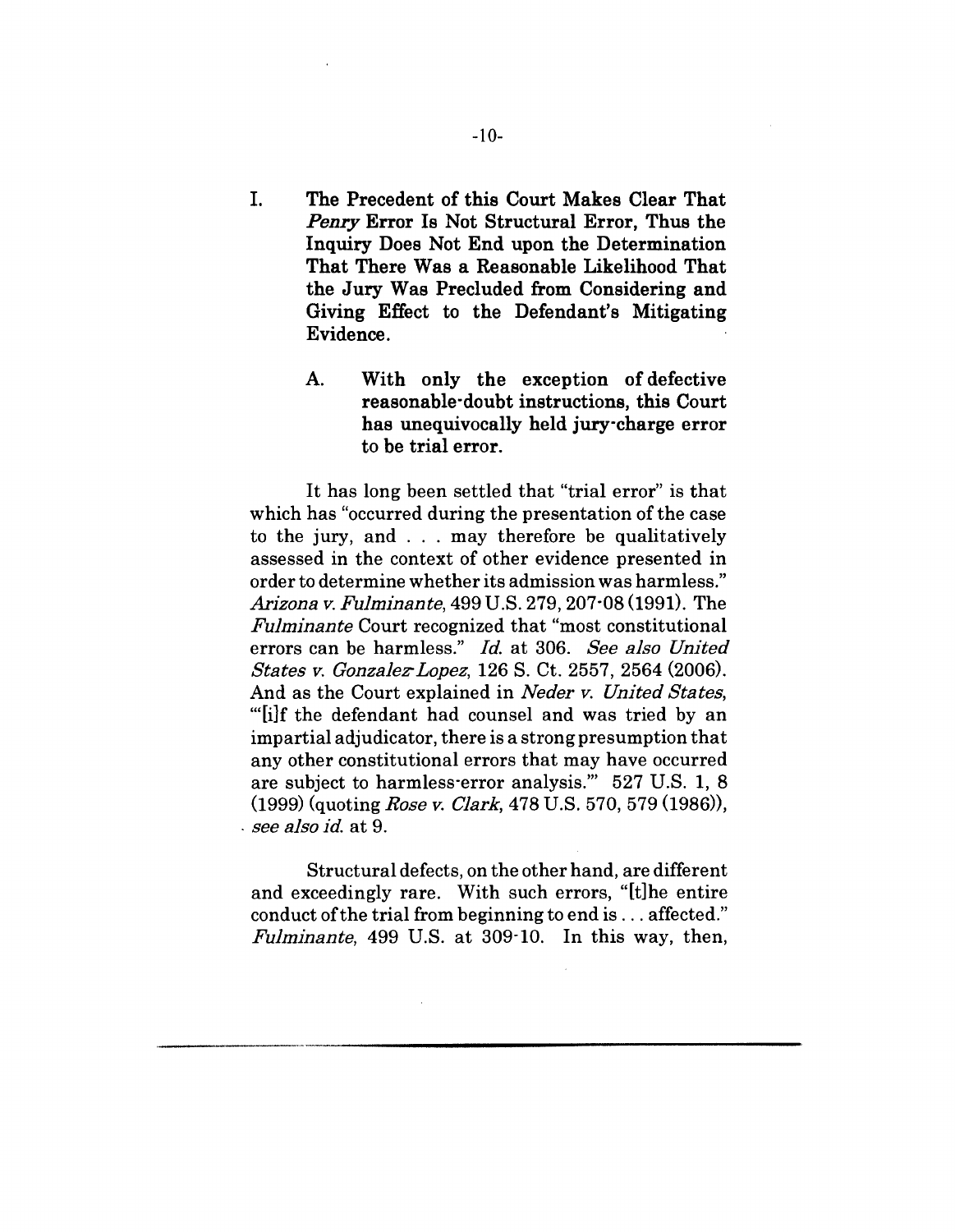structural defects "'defy analysis by "harmless-error" standards' because they "affec[t] the framework within which the trial proceeds," and are not 'simply an error in the trial process itself." *Gonzalez Lopez*, 126 S. Ct. at 2564 (quoting *Fulminante*, 499 U.S. at 309-10) (alterations in original). Indeed, the Court has only found structural error in six discrete instances. See *Tumey v. Ohio,* 273 U.S. 510 (1927) (biased trial judge); *Gideon ~. Wainwriglbt,* 372 U.S. 335 (1963) (denial of counsel); *Vasquez v. Hillery,* 474 U.S. 254 (1986) (racial discrimination in grand-jury selection); *McKaskle v. Wiggins*, 465 U.S. 168 (1984) (denial of selfrepresentation at trial); *Wsller v. Georgis,* 467 U.S. 39 (1984) (denial of public trial); *Sullivan v. Louisiana,* 508 U.S. 275 (1993) (defective reasonable'doubt instruction). 4As the Court concluded in *Rose:*

> Placed in context, the erroneous . . . instruction does not compare with the kinds of errors that automatically require reversal of an otherwise valid conviction.. [because] the error in this case did not affect the composition of the record. Evaluation of whether the error prejudiced [the defendant] thus does not require any difficult inquiries concerning matters that might have been, but were not, placed in evidence. Consequently, there is no inherent difficulty in evaluating whether the error prejudiced respondent in this case.

478 U.S. at 579-80 & n.7 (citations omitted).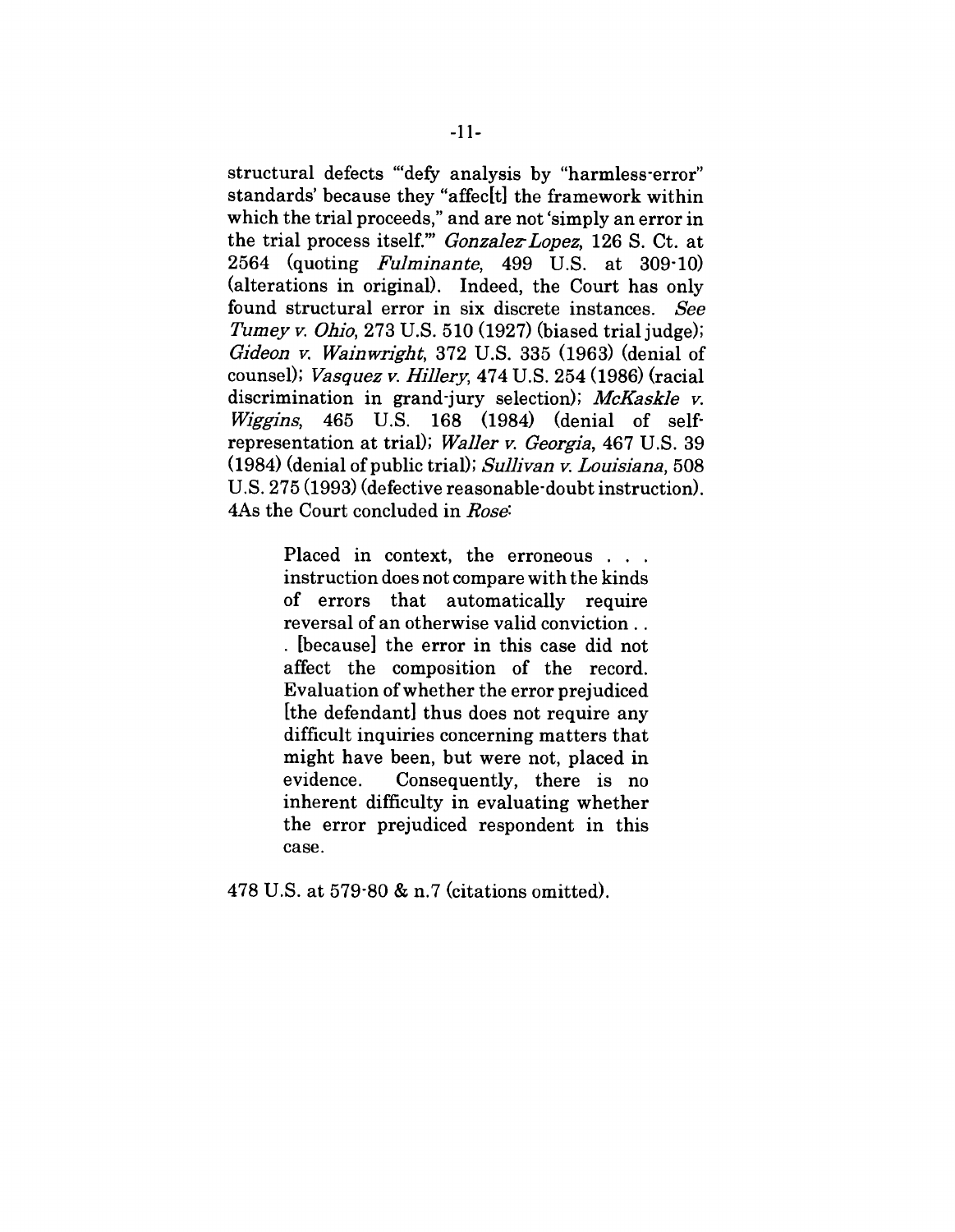Consistent with these principles, most jury-charge errors "have been held to be trial errors subject to harmless-error analysis. *See Washington v. Recuencco,* 126 S. Ct. 2546 (2006) (failure to submit sentencing factor to jury); *Mitchell v. Esparaza,* 540 U.S. 12 (2003) (per curiam) (instruction omitted element of offense); *Neder(instruction* omitted element of offense); *CaIderon v. Coleman,* 525 U.S. 141 (1998) (misleading jury instruction); *Clemmons v. Mississippi,* 494 U.S. 738 (1990) (state court invalidated aggravating factor as a matter of state law after the verdict); *Carella v. Cali£ornia,* 491 U.S. 263, 266 (1989) (erroneous conclusive presumption in jury instruction); *Pope v. Illinois,* 481 U.S. 497, 501-04 (1987) (jury instruction contained wrong constitutional standard); *Rose* (instruction improperly shifted burden of proof on element of crime). *But see Sullivan* (improper definition of "beyond a reasonable doubt" nullifies verdict and results in structural error).

Mines's jury was charged according to state law at the time of his trial: the special issues asked the jury to consider his future dangerousness and the deliberateness of his actions. Additionally, Mines's jury, having been empaneled shortly after *Penry/was* decided, was given the supplemental instruction later found to be an inadequate remedy in *Penry v. Johnson,* 532 U.S. 782 (2001) *("PenrjzII').* This is classic jury-charge error. *See Smith II,* 127 S. Ct. at 1699 (Alito, J., dissenting) ("The federal constitutional error that occurred in the penalty phase of petitioner's trial and that was identified in *Smith v. Texas*, 543 U.S. 37 [] (2004) (per curiam) [], concerned a flaw in the jury instructions[.]"). As such, it is properly classified as trial error.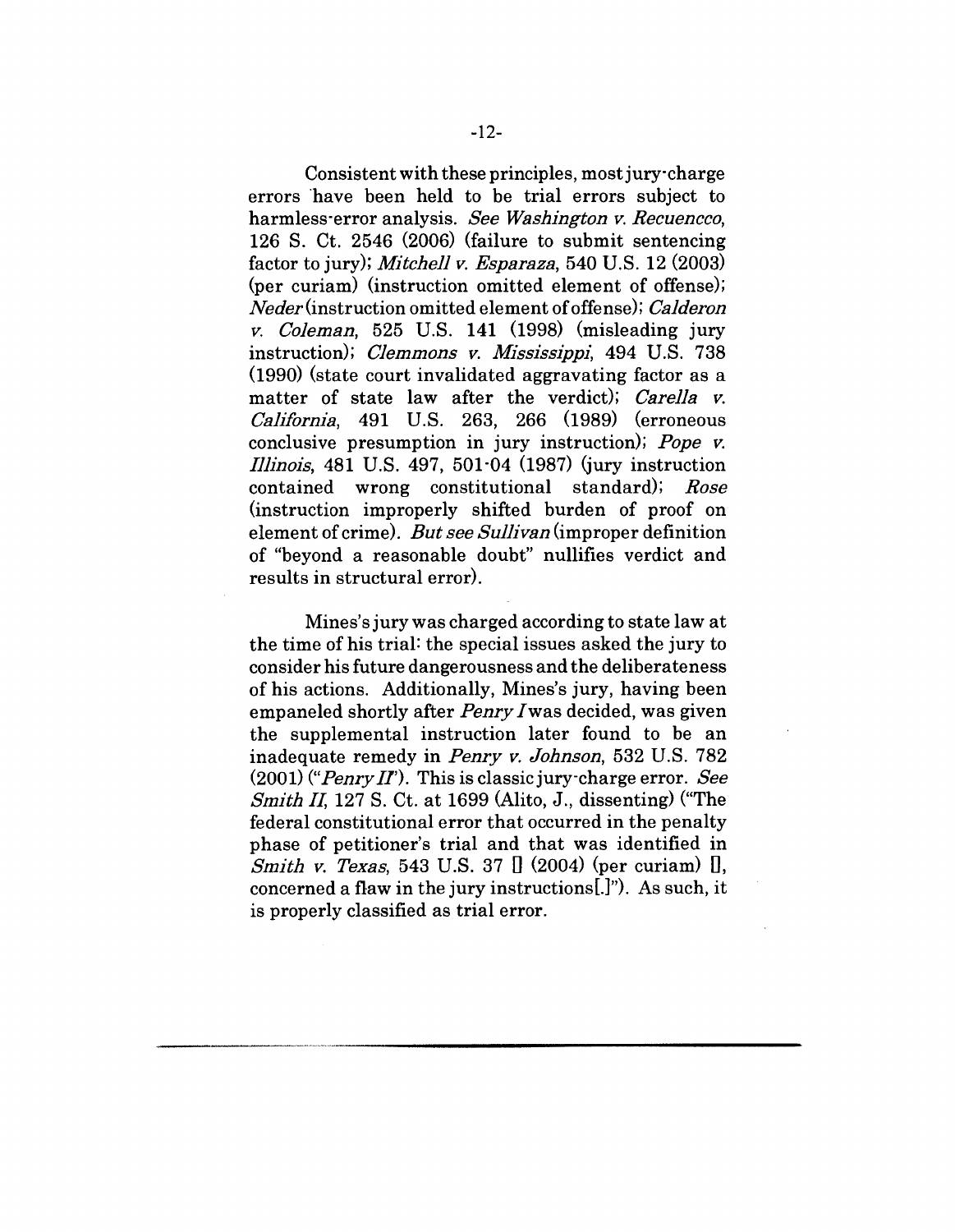# Be **That** *Penry* **error arises in the context of death penalty case does not transform such garden-variety trial error into structural error.**

This Court's Eighth Amendment jurisprudence demands that a capital sentencing jury not be precluded from considering, as a mitigating factor, the character and record of the individual offender, as well as the circumstances of the particular offense. This ensures that the jurors will be able to give their "reasoned moral response" to the defendant's mitigating evidence. *E.g., Penry II,* 532 U.S. 782; *Penry I,* 492 U.S. 302; *Eddings v. Oklahoma,* 455 U.S. 104 (1982); *Lockett v. Ohio,* 438 U.S. 586 (1978) (plurality op.). In Texas, when the jury is so precluded, this gives rise to *Penry* error. But the Court has not hesitated to find these types of juryinstruction problems amenable to harmless-error analysis. The lower court, on the other hand, has carved a new exception out of whole cloth: "moral judgements" are not subject to harmless'error review. *Nelson,* 472 F.3d at 314-15 & n.8.

In a major departure from this Court's general rule that jury-charge error is trial error, even where the death penalty has been imposed, the court below suggests that Penryerror should be structural error. *Id. Nelson* relied principally on the absence of any harm analysis  $-$  and the lack of any suggestion that harm analysis might be appropriate - from the *Penry* line of cases. *Id.* at 314 (citing *Tennard v. Dretke,* 542 U.S. 274 (2004)); *Penry II,* 532 U.S. 782; *Penry I,* 492 U.S. 302). This absence, the court explained rests on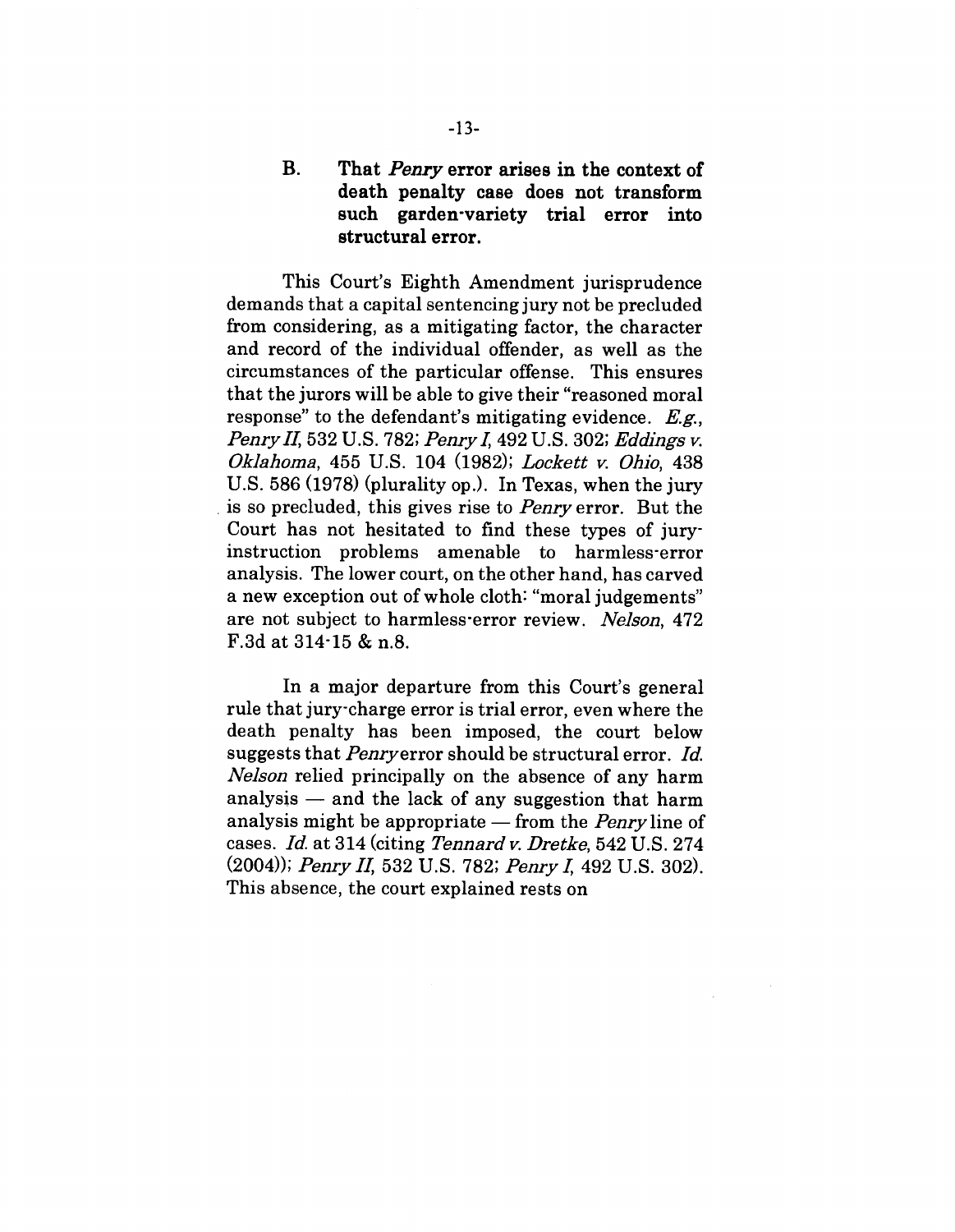the recognition that *Penry* error deprives the jury of a "vehicle for expressing its 'reasoned *moral* response' to the defendant's background, character and crime,'" which precludes it from making '"a reliable determination that death is the appropriate sentence.'" *Penry II,* 532 U.S. at 797 [] (quoting *PenryI,* 492 U.S. at 328 D) (internal quotation marks omitted) (emphasis added). This reasoned *moral* judgment that a jury must make in determining whether death is the appropriate sentence differs from those fact-bound judgments made in response to the special issues.

## *Id.* at 314-15 (emphasis in original).

 $\epsilon$ 

As an initial matter, the absence of something does not make the opposite true. That aside, in deciding as it did, the lower court wholly ignored that the "reasoned moral response" is nothing more than a factual determination that, in the minds of the jurors, the defendant's mitigating evidence did not overcome whatever aggravating factors were at play, including but not limited to, the facts of the crime and the defendant's prior criminal history. Especially instructive is this Court's determination that *Hitehcock~* error can be harmless. See *Singletary v. Smith,* 507 U.S. 1048 (1993) (granting certiorari and remanding to appellate court in light of recent opinion in *Brecht v. Abrahamson,* 507 U.S. 619 (1993)).

*Hitchcock v. Dugger,* 481 U.S. 393 (1987).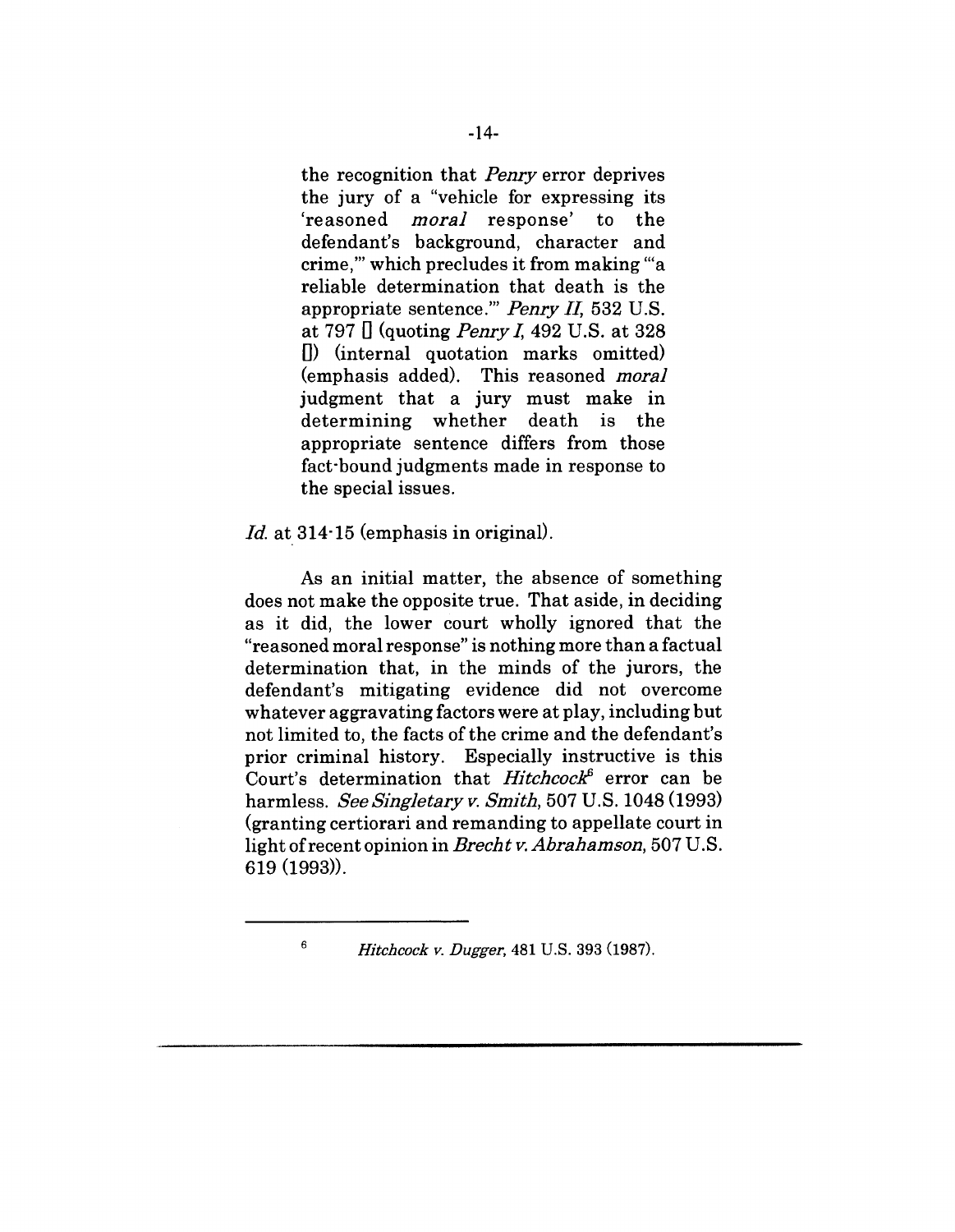At issue in *Hitchcock* was a Florida statute limiting the mitigating circumstances a jury or judge could consider to only those enumerated. 481 U.S. at 395"96. While defense counsel argued to the jury that "it was to 'look to the over picture... consider everything together.., consider the whole picture, the whole ball of wax," the prosecutor insisted that the jury was to "consider the mitigating circumstances and consider those by number."' *Id.* at 398 (internal citations omitted). Further, the trial judge instructed the jurors that they were to consider only those aggravating and mitigating circumstances as allowed for by state law. *Id.* This violated the Eighth Amendment:

> We think it could not be clearer that the advisory jury was not instructed to consider, and the sentencing judge refused to consider, evidence of nonstatutory mitigating circumstances, and that the proceedings therefore did not comport with the requirements of *Skipper v. South Carolina,* 476 U.S. 1 [] (1986), *Eddlngs v. Ok]al~oma,* 455 U.S. 104 [], and *Lockett v. Ohio,* 438 U.S. 586 [.]

*Id.* at 398.99. No meaningful difference exists between the law invalidated in *Hitchcock* and the Texas special issues found to be inadequate in *PenryI, Abdul-Kabir v. Quarterman,* 127 S. Ct. 1654 (2007), and *Brewer.*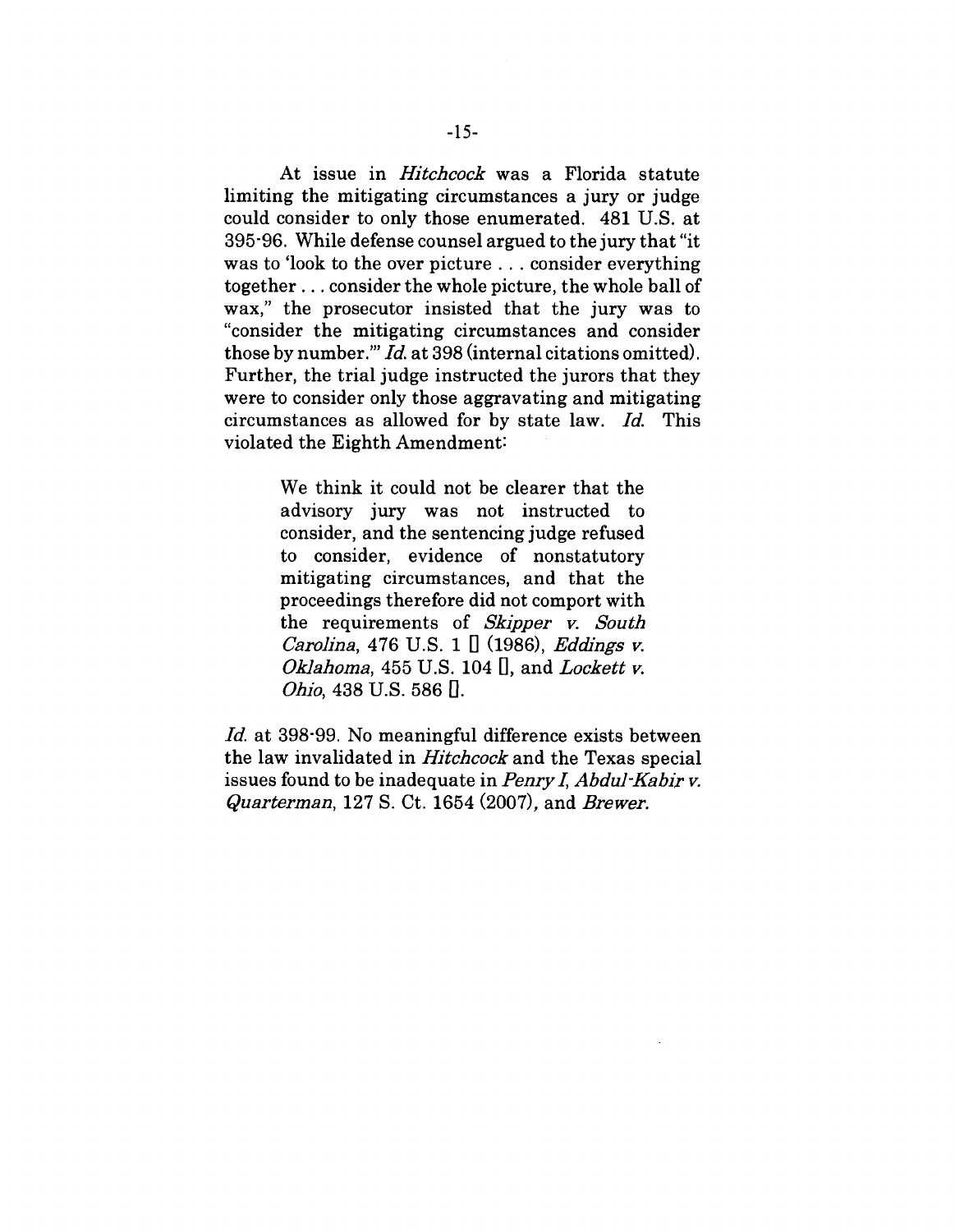**Co The conclusion that the jury instructions created a reasonable likelihood of misapplication does not end the inquiry.**

When a claim involves jury instructions in capitalsentencing proceedings, the relevant inquiry is whether there is a reasonable likelihood the jury applied them in such a way that precluded consideration of the defendant's mitigating evidence. Boyde v. California, 494 U.S. 370, 380 (1990); *see also Abdul'Kabir,* 127 S. Ct. at 1673-674; *Smith II,* 127 S. Ct. at 1698; *Estelle v. McGuire,* 502 U.S. 62, 72 & n. 4 (1991); *Nelson,* 472 F.3d at 311. But as *Calderon* explained, even where a *Boyde* analysis has been made, a federal habeas court must go one step further:

> Although the *Boyde* test for constitutional error, like the *Brecht* harmless-error test, furthers the "strong policy against retrials years after the first trial where the claimed error amounts to no more than speculation,"  $494$  U.S. at 380  $\Box$ , it is not a substitute for the *Brecht* harmless'error test. The *Boyde* analysis does not inquire into the actual effect of the trial error on the jury's verdict; it merely asks whether constitutional error has occurred.

525 U.S. 146-47.

This Court has been very clear when concluding constitutional error required automatic reversal. *See, e.g., Gonzalez'Lopez,* 126 S. Ct. at 2564 ("[E]rroneous deprivation of the right to counsel of choice,  $\dots$  qualifies as 'structural error."'); *Sullivan,* 508 U.S. at 281-82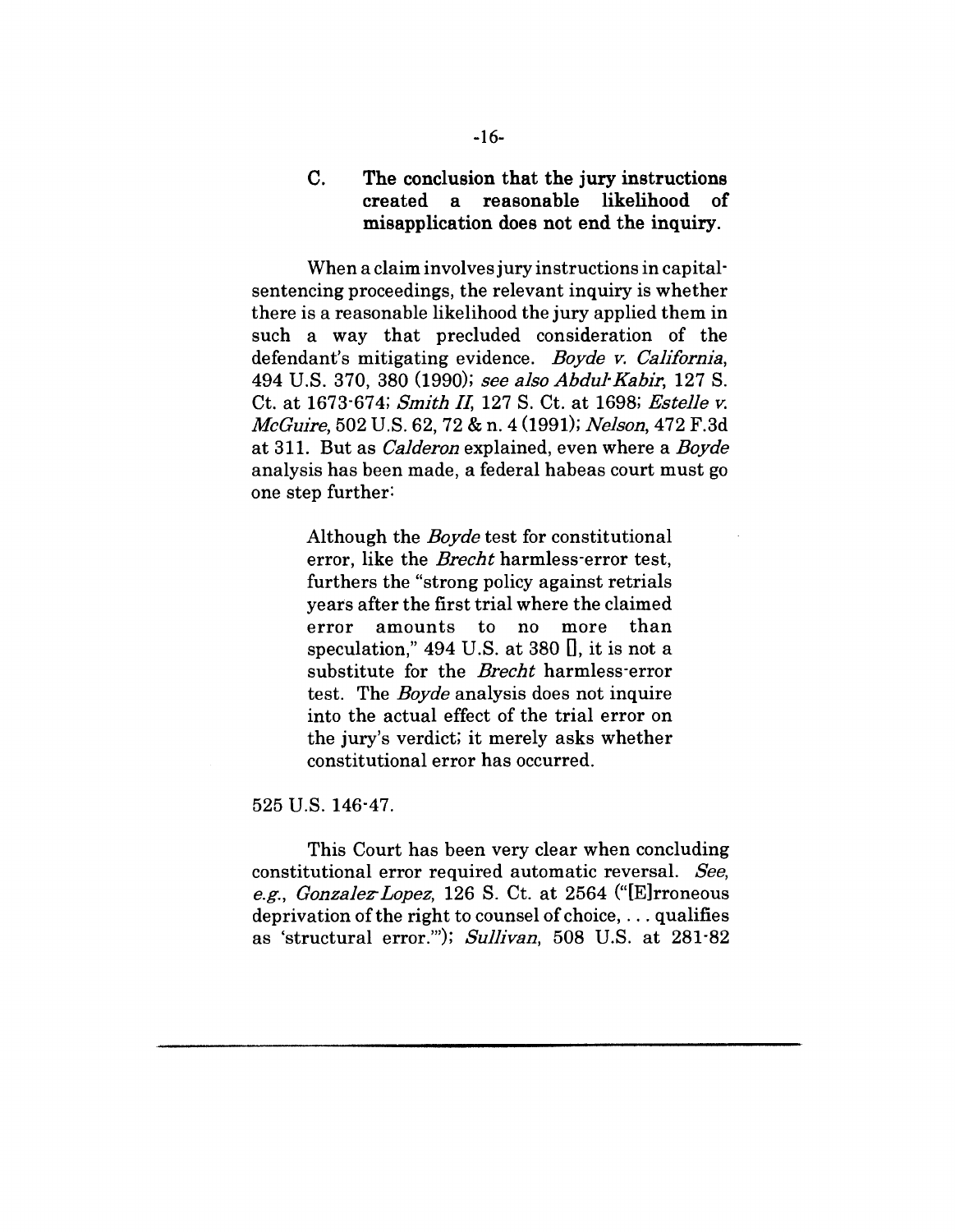(denial of trial by jury due to a defective reasonable doubt instruction "unquestionably qualifies as structural error"); *Vasquez,* 474 U.S. 263-64 ("[D]iscrimination in the grand jury undermines the structural integrity of the criminal tribunal itself, and is not amenable to harmlesserror review."). But with respect to *Penry* error, no such suggestion, much less a plain statement, has ever been made despite numerous opportunities to do so. For good reason: because *Penry* error, like all other trial errors, should not require automatic reversal and is thus subject to harmless-error analysis.

**II. Even If There Is** *Peary* **Error in this Case, the Record Does Not Support a Finding That the Error Had a "Substantial and Injurious Effect or Influence" on the Verdict.**

*Brecht* mandates that the standard of review for harm should be "whether the error 'had a substantial and injurious effect or influence in determining the jury's verdict.'" 507 U.S. at 637 (quoting *Kotteakos v. United States, 328 U.S. 750, 776 (1946)). See also Fry v. Pliler,* 127 S. Ct. 2321 (2007). This means that "a harmlessness finding requires 'fair assurance, after pondering all that happened without stripping the erroneous action from the whole, that the judgment was not substantially swayed by the error.'" *Id.* at 2330. (Stevens, J., concurring in part and dissenting in part) (quoting *Kotteakos,* 328 U.S. at 765). The policies underlying *Brecht's* harmless-error standard are "the State's interest in the finality of convictions," comity, and federalism during collateral review. 507 U.S. at 635. Granting relief without any evidence of actual harm violates the role of habeas corpus review: traditionally a vehicle to grant relief to those whom society has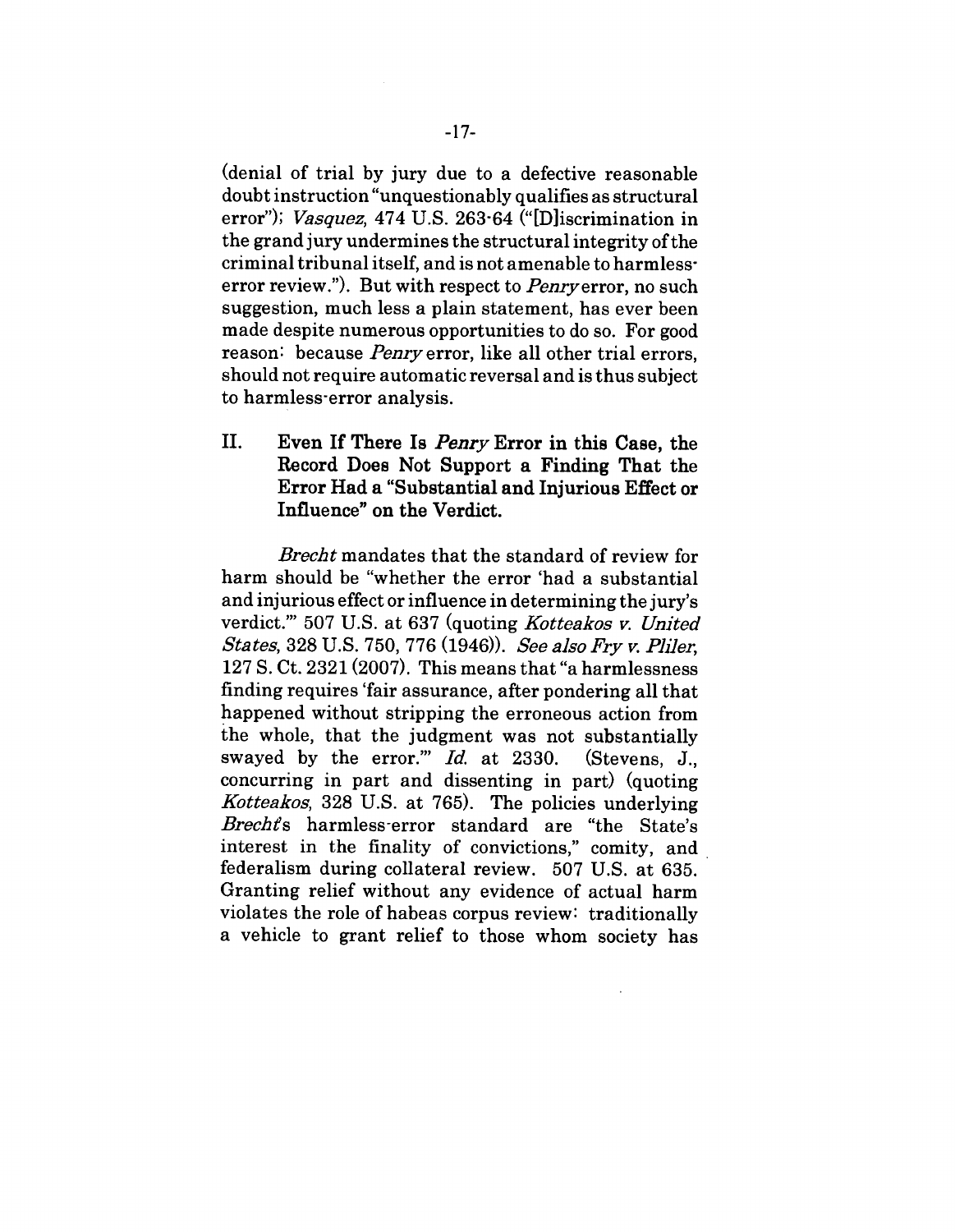'grievously wronged.'" *Id.* at 637. Yet, Mines has not been "grievously wronged."

The lower court's grant of relief to Mines is based on weak and incredible evidence which the panel below was foreclosed from considering based on the en banc Court's decision in *Nelson.* In fact, two juries had previously dismissed Mines's evidence of mental incapacity in both his competency hearing and during the guilt-innocence stage of trial. Although it is undoubtedly true that the jury was not able to fully consider Mines's mental illness, it does not logically follow that if the jury had that opportunity it would have spared his life. Indeed, every indication from the jury was that it did not find Mines's evidence credible or persuasive. Refusing to consider the likely actions of the jury in determining whether relief is warranted is contrary to this Court's body of law.

Further the decision to grant relief in a twenty. year-old case has significant costs. It remains to be seen whether the State can effectively retry Mines's punishment case yet again. Certainly, the societal costs of this case, particularly in the administration of justice, weigh heavily in favor of considering harm. Notably, a cost'benefit analysis is part of any analysis under Teague v. Lane, 488 U.S. 289 (1989). And this Court has found that the costs of retroactive application generally, and almost certainly will outweigh the benefits. See *Sawyer ~. Smitl~,* 497 U.S. 227, 242-43 (1990); *see also McKlesky ~. Zant,* 499 U.S. 467, 490 (1991) (observing that when a habeas petitioner is granted a new trial, the "erosion of memory and dispersion of witnesses that occur with the passage of time prejudice the government and diminish the chances of a reliable criminal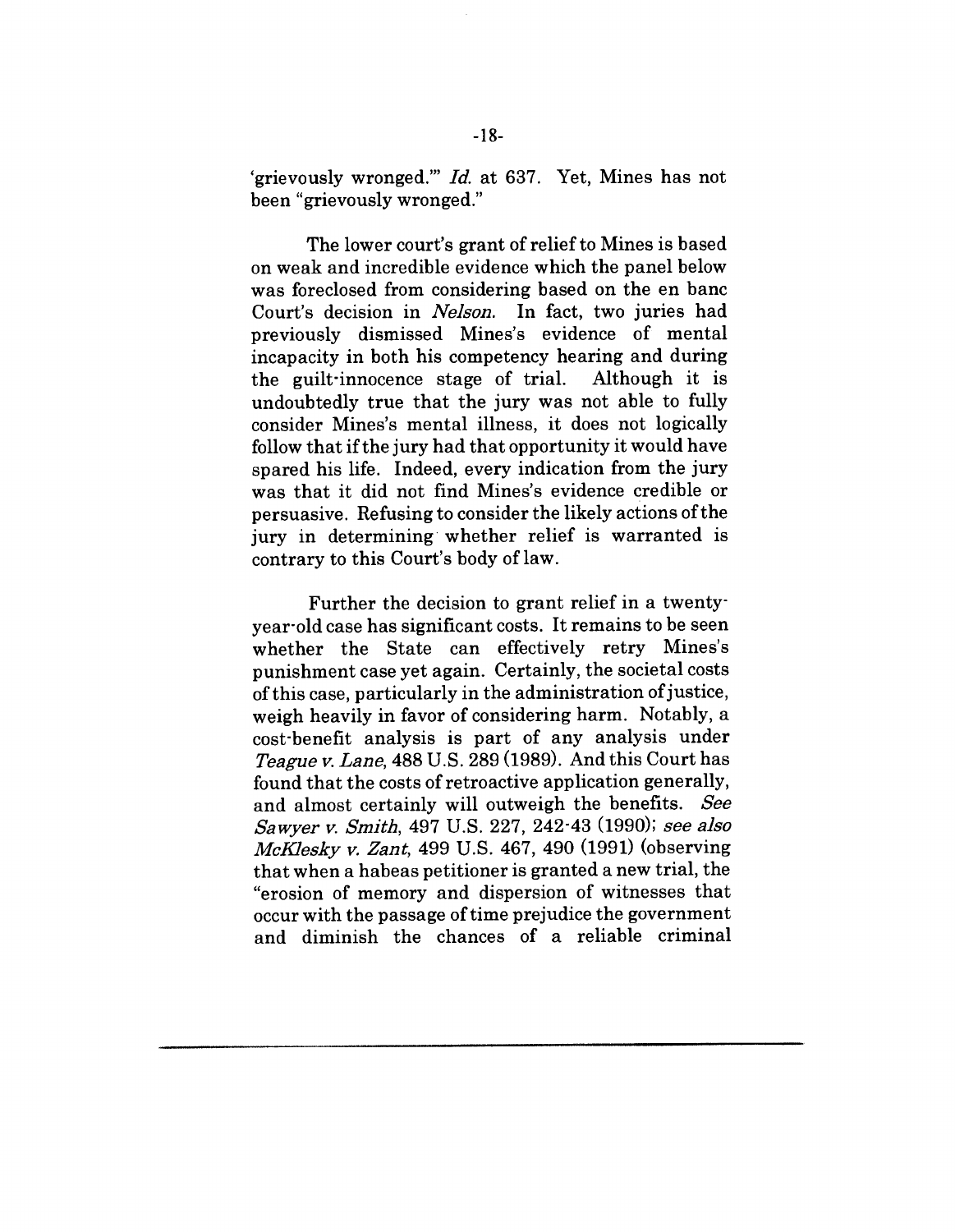adjudication." (citation omitted)). Inthis context, habeas review "disturbs the State's significant interest in repose for concluded litigation, denies society the right to punish some admitted offenders, and intrudes on state sovereignty to a degree matched by few exercises of federal judicial authority." *Duckworth v. Egan*, 492 U.S. 195, 210 (1989) (O'Connor, J., concurring). Therefore, the interests of justice  $-\text{finality},$  comity, and federalism  $-$  strongly favor consideration of whether any *Penry* error had a "substantial and injurious effect or influence" on the verdict.''7 *Id.*

In the instant case, there is no doubt the instructions given to the jury were problematic under both *Penry I* and *Penry II.* But the state courts did not recognize the constitutional error, much less apply any sort of harm analysis. The *Fry* Court explained it is nevertheless the duty of the federal habeas court to conduct a harm analysis. 127 S. Ct. at 2328. Even so, the lower court did not conduct a harm analysis because whether such is applicable where there is *Penry* error has not been decided by this Court. It is nevertheless appropriate for this Court to consider whether the *Penry* error in this case was harmless. *See Yates v. Evatts,* 500 U.S. 391, 407 (1991) ("[W]e have the authority to make our own assessment of the harmlessness of a constitutional error in the first instance.") (citation omitted); *Rose,* 478 U.S. at 407 ("[W]e 'plainly have the authority' to decide whether, on the facts of a particular case, a constitutional error is harmless under the

<sup>7</sup> Importantly, the *NeIson* court did not even pay lip service to the concerns and principles on which the harmless-error analysis relies. 472 F.3d at 314-15; *see also id.* at 331-37 (Dennis, J., concurring and assigning additional reasons).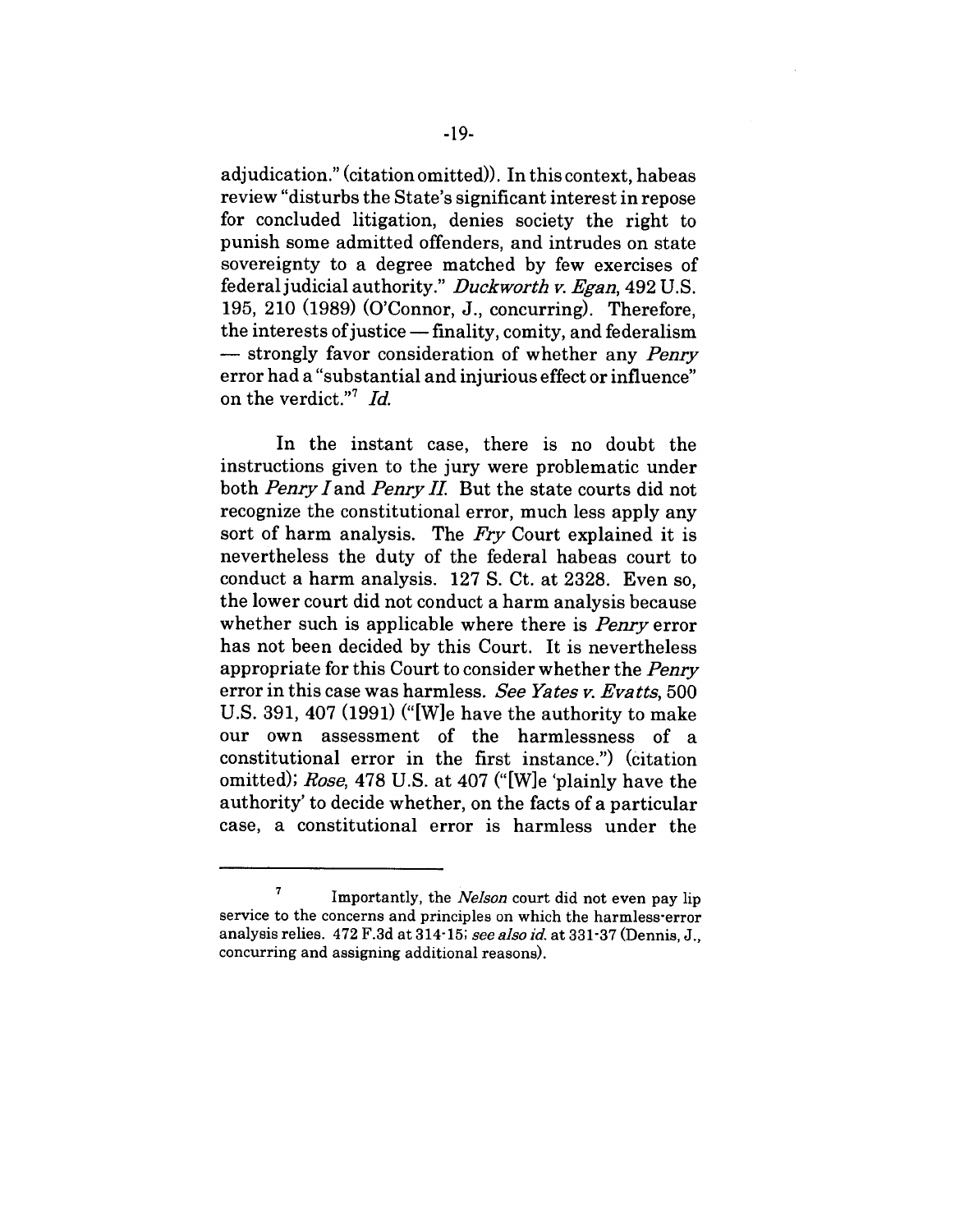*Chapman [v. California,* 386 U.S. 18 (1967)] standard.") (citing *United States v. Hastings,* 461 U.S. 499, 510 (1983)).

In considering whether *Penry* error occurred under the former Texas sentencing issues, this Court has placed special emphasis on the fact that Texas juries are aware of the consequences of their actions and are thus "likely to weigh mitigating evidence as it formulates these answers in a manner similar to the one employed by capital juries in 'pure balancing states.'" *Johnson,* 509 U.S. at 370-71 (quoting *Franklin v. Lynaugh,* 487 U.S. 164, 182 n.12 (1988) (plurality op.)). Mines's jury was likewise aware, as it was instructed that an affirmative answer to both special issues would result in the imposition of the death penalty and a negative answer to one would result in a life sentence.

The responsibility assigned to jurors in a capital murder trial is serious. We cannot assume they do not take it seriously. The *Lockett* Court presumed that "'jurors... confronted with the awesome responsibility of decreeing death for a fellow human [would] act with due regard for the consequences of their decision."' 438 U.S. at 598 (quoting *McGautha v. California,* 402 U.S. 183,208 (1971)). Nothing in the record suggests the jury in this case acted in a contrary manner. And ultimately, even taking into account the flawed special issue questions and the inadequate supplemental instruction, nothing in the record suggests that the death sentence imposed reflects something less than the jury's "reasoned moral response." The Eighth Amendment was thus not offended.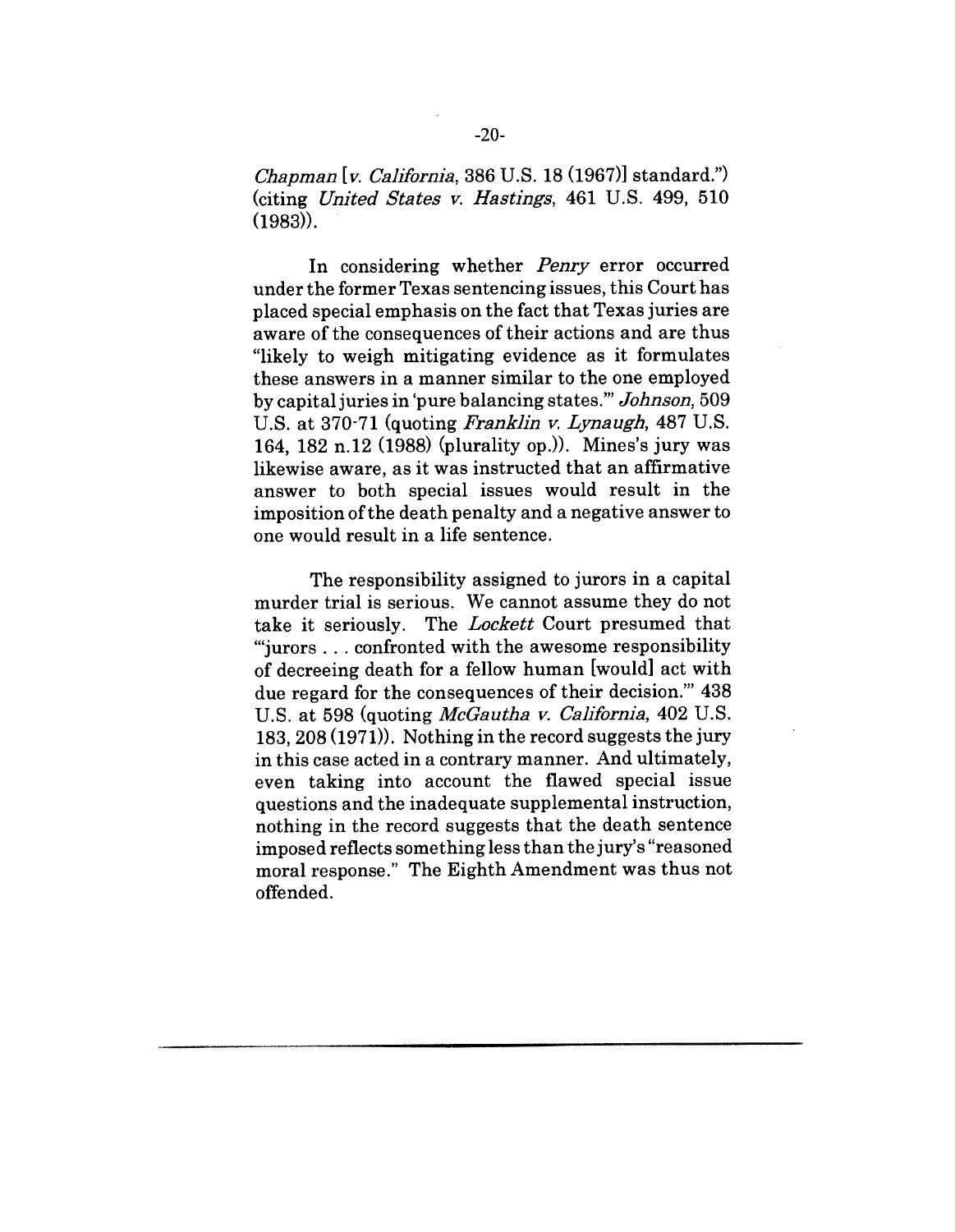#### **CONCLUSION**

For the foregoing reasons, this Court should grant the Director's petition for writ of certiorari.

Respectfully submitted,

GREG ABBOTT Attorney General of Texas

KENT C. SULLIVAN First Assistant Attorney General

ERIC J. R. NICHOLS Deputy Attorney General For Criminal Justice

EDWARD L. MARSHALL Chief, Postconviction Litigation Division

\*ELLEN STEWART-KLEIN Assistant Attorney General Postconviction Litigation Division

\* Counsel of Record